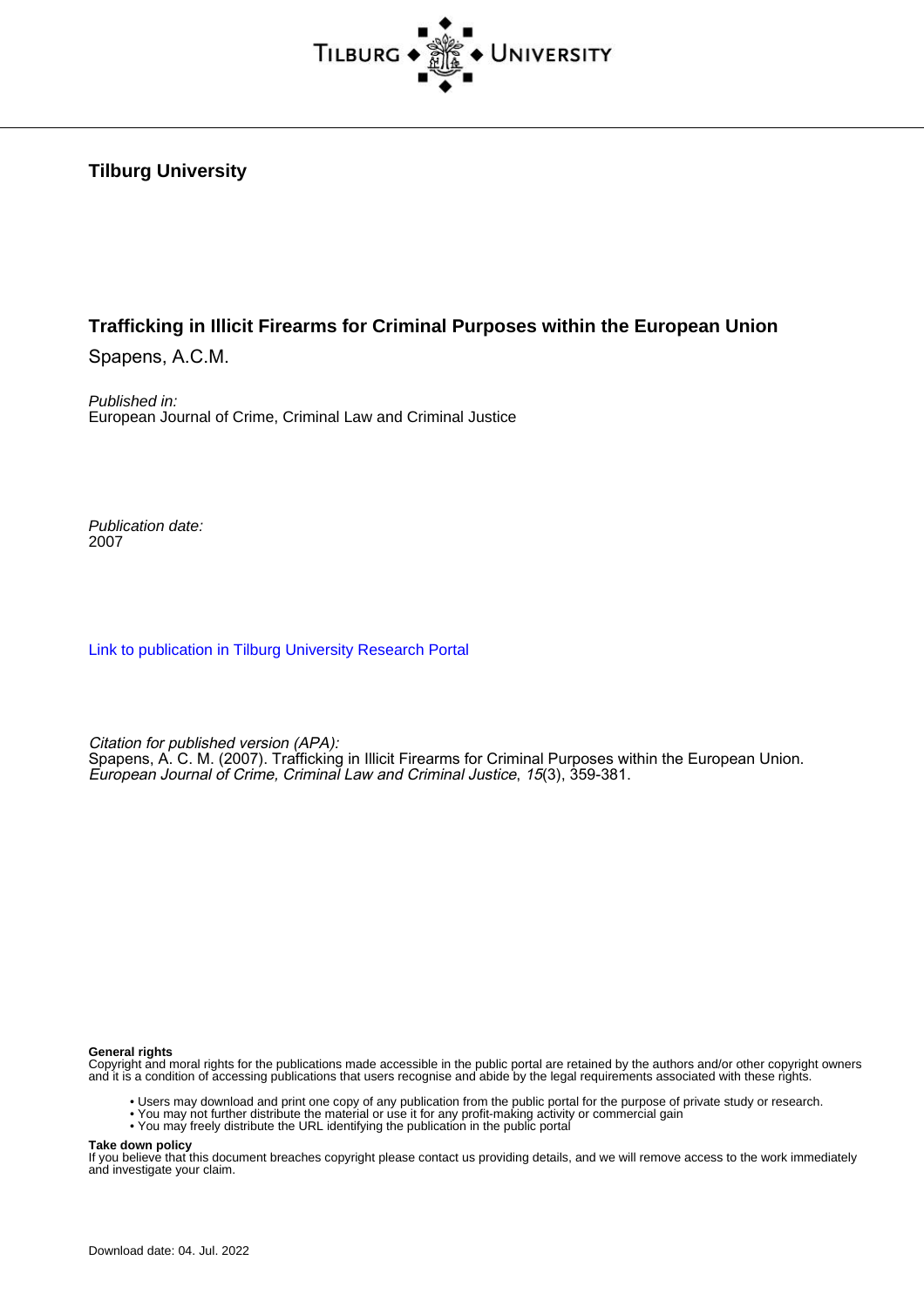



# Trafficking in Illicit Firearms for Criminal Purposes within the European Union

#### **Toine Spapens**

Senior research fellow at the Department of Criminal Law and the International Victimology Institute (Intervict) at Tilburg University.

#### **I.** Introduction

Illicit arms trafficking is considered within the European Union to be a particularly serious form of criminality with a frontier-transcending dimension. In the draft of the European Constitution, therefore, illicit arms trafficking is mentioned in one breath with, for example, trafficking in humans and the sexual exploitation of women and children, the narcotics trade, money laundering, corruption, and terrorism.

Illicit arms trafficking is generally and in the first instance associated with weapons being shipped to combatants in divergent irregular conflicts with the emphasis on the Third World. These weapon flows receive much attention from the United Nations and from international humanitarian organizations.<sup>1</sup> Also in the framework of the EU, measures have been taken in the past years to rein in these weapon flows.<sup>2</sup>

<sup>&</sup>lt;sup>1)</sup> I. Davis, C. Hirst and B. Mariani, Organised Crime, Corruption and Illicit Arms Trafficking in an Enlarged EU (London 2001).

<sup>&</sup>lt;sup>2)</sup> O. Greene, 'Examining International Responses to Illicit Arms Trafficking', 33 Crime, Law & Social Change (2000) pp. 151-190, p. 171. It concerns, for example, the EU Programme for Combating and Preventing Illicit Trafficking in Conventional Arms (1997) and the EU Code of Conduct on Arms Exports (1998), Joint Action on the European Union's Contribution to Combating the Destabilising Accumulation and Spread of Small Arms and Light Weapons (1998).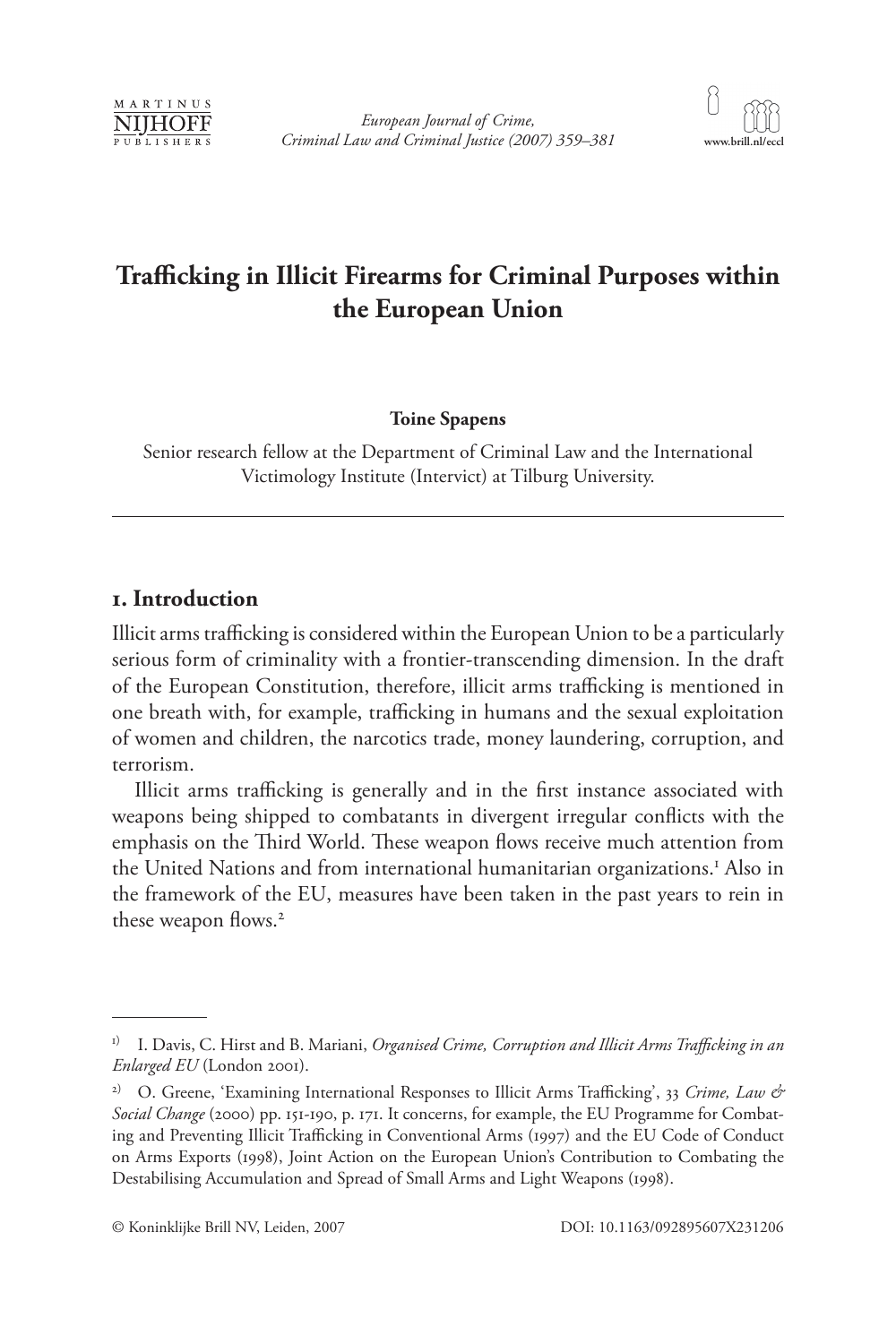Within the Union itself, however, illicit arms are smuggled that are intended for the Member States themselves. The buyers of these weapons are, for the most part, criminals and, but to a lesser extent, European separatist movements in for instance Northern Ireland, the Basque regions, and Corsica.<sup>3</sup> The illicit possession of firearms among criminals has come higher on the agenda in recent years in several Member States.

To begin with, in past years in various countries such as the United Kingdom, Germany, and Belgium, the weapon laws were tightened on the occasion of serious incidents with legal firearms.<sup>4</sup> The Netherlands have, since long, one of the most restrictive weapon laws in Europe.<sup>5</sup> To the extent that obtaining a license for private weapon possession is less simple, people with criminal intentions have it less easy to obtain such a license. In addition, there are fewer weapons in circulation so people who cannot obtain a license, perhaps because of a criminal record, have more difficulty acquiring an illicit weapon by means of theft or fraud. The reverse side to this coin, however, is that new market opportunities are thereby created for arms traffickers

Second, in some EU Member States, a hardening has been noted in the criminal milieu that is accompanied by increasing weapon possession and use. This is the case, for example, for the United Kingdom and the Netherlands.

Finally, since September 2001, the threat of Islamic terrorism has been high on the agenda and with it the potential problem of arms trafficking for terrorist groups in the EU.

Although illicit arms trafficking is thus receiving more attention, relatively little is known about the nature and extent of the problem specifically in relation to the EU. For example, Europol was unable to make a closer analysis of the problem in the EU Organised Crime Threat Assessment of 2006 for lack of data.<sup>6</sup> Moreover, hardly anything has been published on the subject in the scholarly literature. However, there are exceptions: in the Netherlands, a number of studies

<sup>&</sup>lt;sup>3)</sup> D. Sagramoso, The Proliferation of Illegal Small Arms and Light Weapons in and around the European Union (2001), Centre for Defence Studies, Kings College, University of London.

<sup>&</sup>lt;sup>4)</sup> In the United Kingdom, a restrictive weapons law already went into force in 1997 after sixteen children and a teacher were shot dead in a school in Dunblane in Scotland. Germany tightened its law after a comparable event in April 2002 in Erfurt, where a student killed a teacher and two fellow students. In Belgium, a new weapons law was quickly passed in 2006 after a young man, at random, shot dead a child of two-and-a-half years old and her baby-sitter in Antwerp.

<sup>&</sup>lt;sup>5)</sup> Private individuals can obtain a license for a lethal barrelled firearm, including hunting rifles, only under strict conditions. Moreover, the possession of non-lethal firearms and even imitation weapons is also forbidden.

<sup>&</sup>lt;sup>6)</sup> Europol, *EU Organised Crime Threat Assessment* (The Hague 2006) p. 25.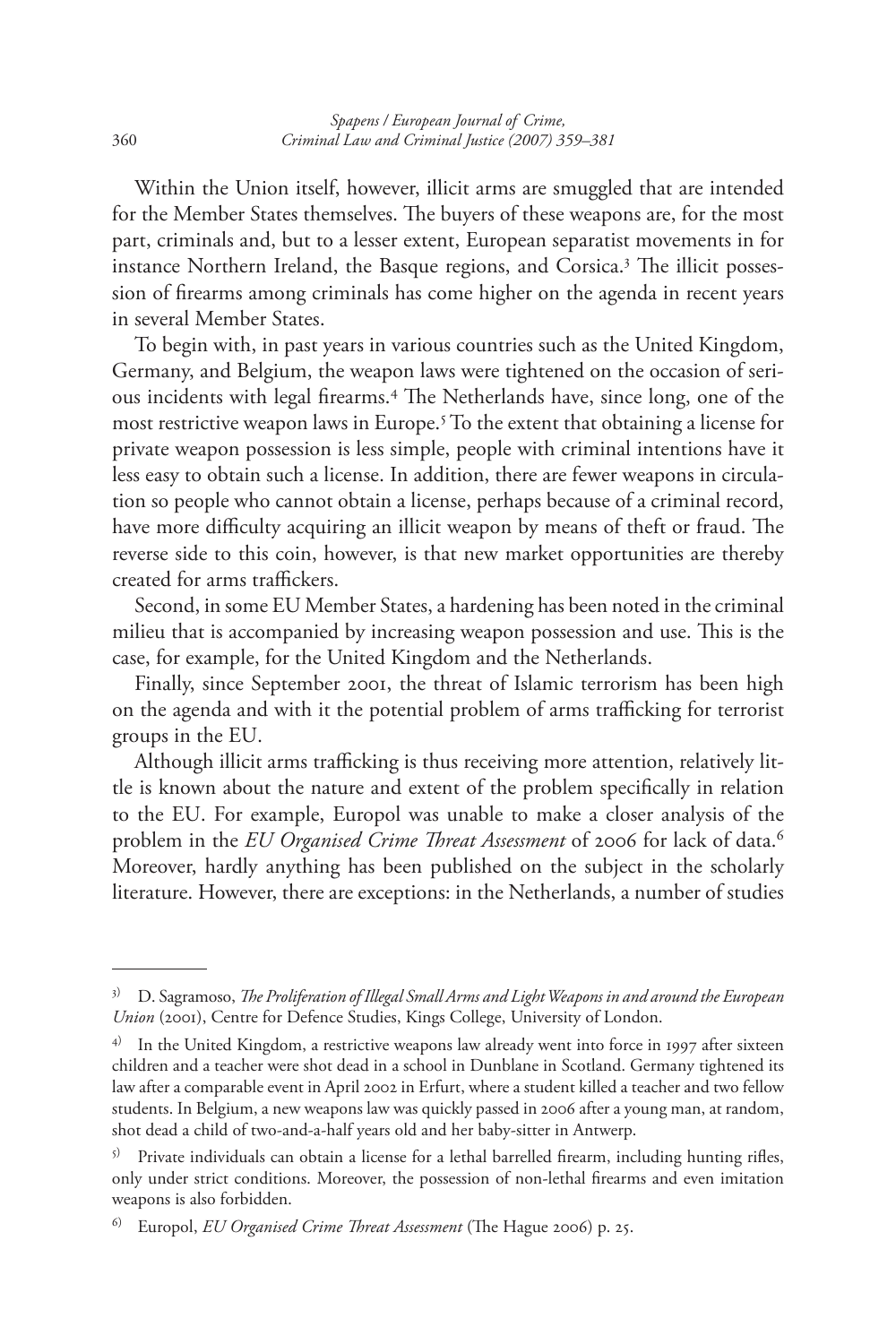have been conducted on illicit arms trafficking and trade with regard to criminal groups, in which use was made of police information including files of completed investigations and interviews of detainees.<sup>7</sup> Also in the United Kingdom, various reports have been issued in which comparable research-methods were used.<sup>8</sup> On the basis of these studies, it can be concluded that the illicit arms trafficking for criminal buyers, although, of course, weapons are also smuggled in from outside of Europe, is something that takes place primarily within the EU.<sup>9</sup> In the present article, therefore, a European perspective is explicitly applied.

The various sources from which criminals can obtain illicit firearms in the Member States of the EU are considered first. For this, the logistical chain of the production of the weapon, its transfer to the illicit domain, its smuggling to the country of destination, and its sale to the end users will be described in more detail

The second part of this article deals with the measures that have been taken in the EU to prevent the leakage of firearms onto the illicit circuit and to improve their control and tracking. First of all, the European Directive 91/477 will be discussed and then the initiatives taken by the Police Cooperation Working Group (PCWG).

#### 2. The Logistics of Illicit Firearms Trafficking

Most of the international arms trade is completely legal. It is estimated that only some five percent of the total trade is illicit.<sup>10</sup> Most of the weapons traded illicitly are small arms and light weapons.<sup>11</sup> Annually, it amounts to two to three billion

<sup>7)</sup> A.C. Spapens and M.Y. Bruinsma, De smokkel van illegale handvuurwapens vanuit voormalige Oostbloklanden naar Nederland (Tilburg 2002a), IVA; A.C. Spapens and M.Y. Bruinsma, Vuurwapens gezocht: vuurwapengebruik, -bezit en -handel in Nederland 1998-2000 (Tilburg 2002b), IVA; N. Maalsté, P. Nijmeijer and M. Scholtes, De vuurwapengedetineerde aan het woord, (The Hague 2002), ES&E; A.C. Spapens and M.Y. Bruinsma, Illegale vuurwapens in Nederland: smokkel en handel (Zeist 2004), Politiewetenschap no. 26 Uitgeverij Kerckebosch; M. Bruinsma and J. Moors, Illegale vuurwapens: gebruik, bezit en handel in Nederland 2001-2003 (Tilburg 2005), IVA.

<sup>&</sup>lt;sup>8)</sup> Centre for Defence Studies, Illegal Firearms in the United Kingdom (2001), Working Paper 3; G. Hales, C. Lewis and D. Silverstone, Gun Crime: the Market in and Use of Illegal Firearms (London 2006), Home Office Research Study 298, Home Office, as well as Sagramoso, 2001.

<sup>&</sup>lt;sup>9)</sup> A.C. Spapens, Illegal firearms in a European perspective, An Overview of the Problems (Zoetermeer 2003), Working Group Dutch Presidency EU 2004, National Firearms Platform.

<sup>&</sup>lt;sup>10)</sup> Small Arms Survey, 2001.

<sup>&</sup>lt;sup>11)</sup> The category of small arms includes by definition of the United Nations: revolvers and self-loading pistols, rifles and carbines, assault rifles, sub-machine guns and light machine guns. Light weapons include heavy machine guns, hand-held under-barrel and mounted grenade launchers, portable anti-tank and anti-aircraft guns, recoilless rifles, portable launchers of anti-tank and anti-aircraft missiles and mortars of calibres less than 100mm.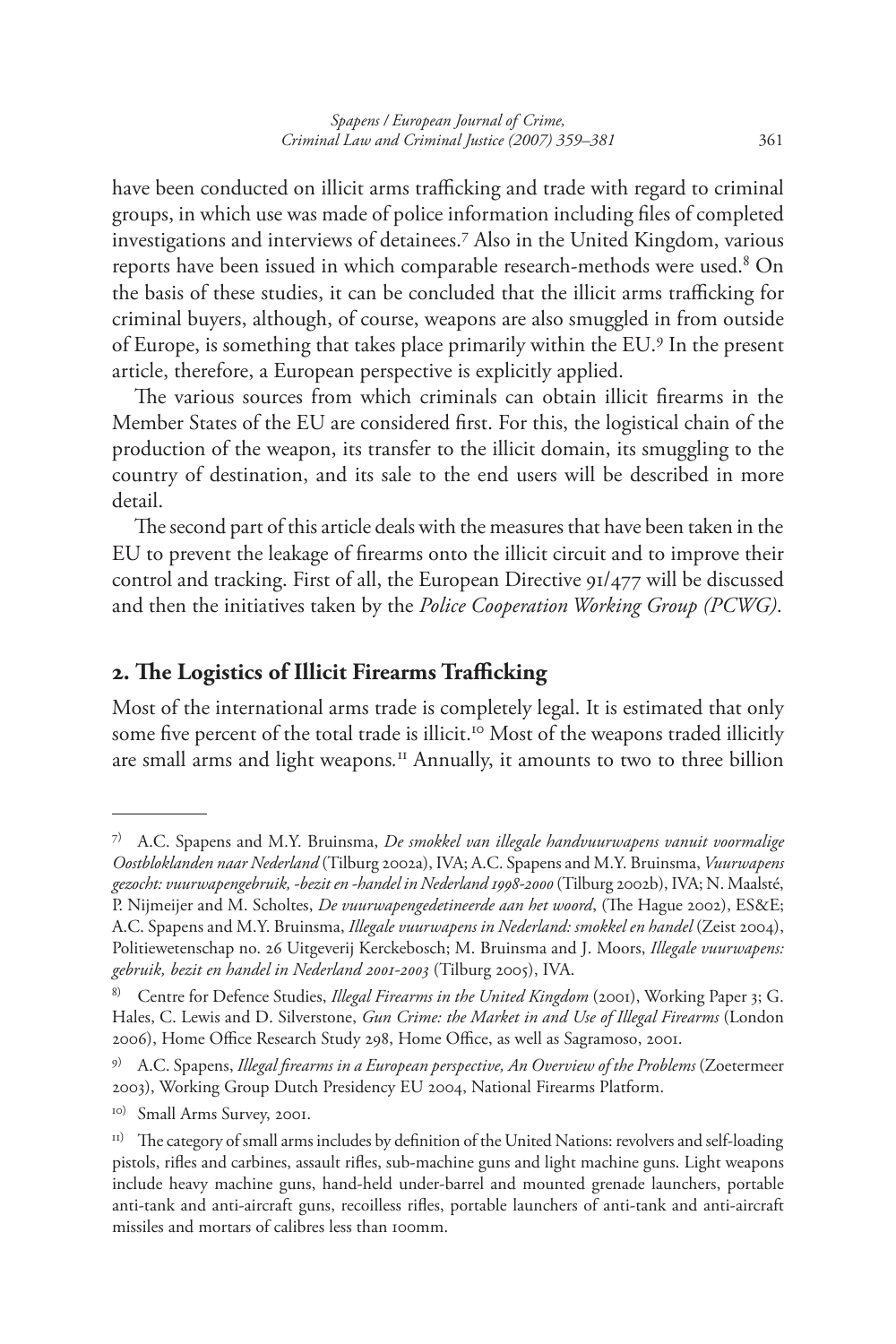#### Spapens / European Journal of Crime, Criminal Law and Criminal Iustice (2007) 359-381

dollars.<sup>12</sup> Although it is impossible to estimate, it may be assumed that only a fraction of this concerns illicit firearms trafficking within the EU. The illicit firearms smuggling for criminal rings in the Member States of the Union, conversely, is a complex whole of smaller and larger weapon flows. This process will be described below in logistical terms. Sieber and Bögel in their study Logistik der Organisierte Kriminalität were the first to conceive a number of forms of organised crime as logistical processes.<sup>13</sup> This seems to provide an excellent framework for the analysis of divergent and complex illicit activities.<sup>14</sup> The main line of the logistical process of the trade in illicit firearms is given in the following diagram.



<sup>&</sup>lt;sup>12)</sup> J. Boutwell and M. Klare, A Scourge of Small Arms, Scientific American, June 2000.

<sup>&</sup>lt;sup>13)</sup> U. Sieber and M. Bögel, Logistik der Organisierten Kriminalität, (Wiesbaden 1993).

<sup>&</sup>lt;sup>14)</sup> See, for example, W. Huisman, H. Huikeshoven, H. van de Bunt, J. Van Wijk, A. Meijer, G. Boelens, M. Jagt and J. Spijkerman, De zwakste schakel (2003) VU Amsterdam/Politie Amsterdam-Amstelland; A. Spapens and C. Fijnaut, Criminaliteit en rechtshandhaving in de Euregio Maas-Rijn, Vol. I (Antwerp/Oxford 2005); A. Spapens, Interactie tussen criminaliteit en opsporing, de gevolgen van opsporingsactiviteiten voor de organisatie en afscherming van xtc-productie en -handel in Nederland (Antwerp/Oxford 2006).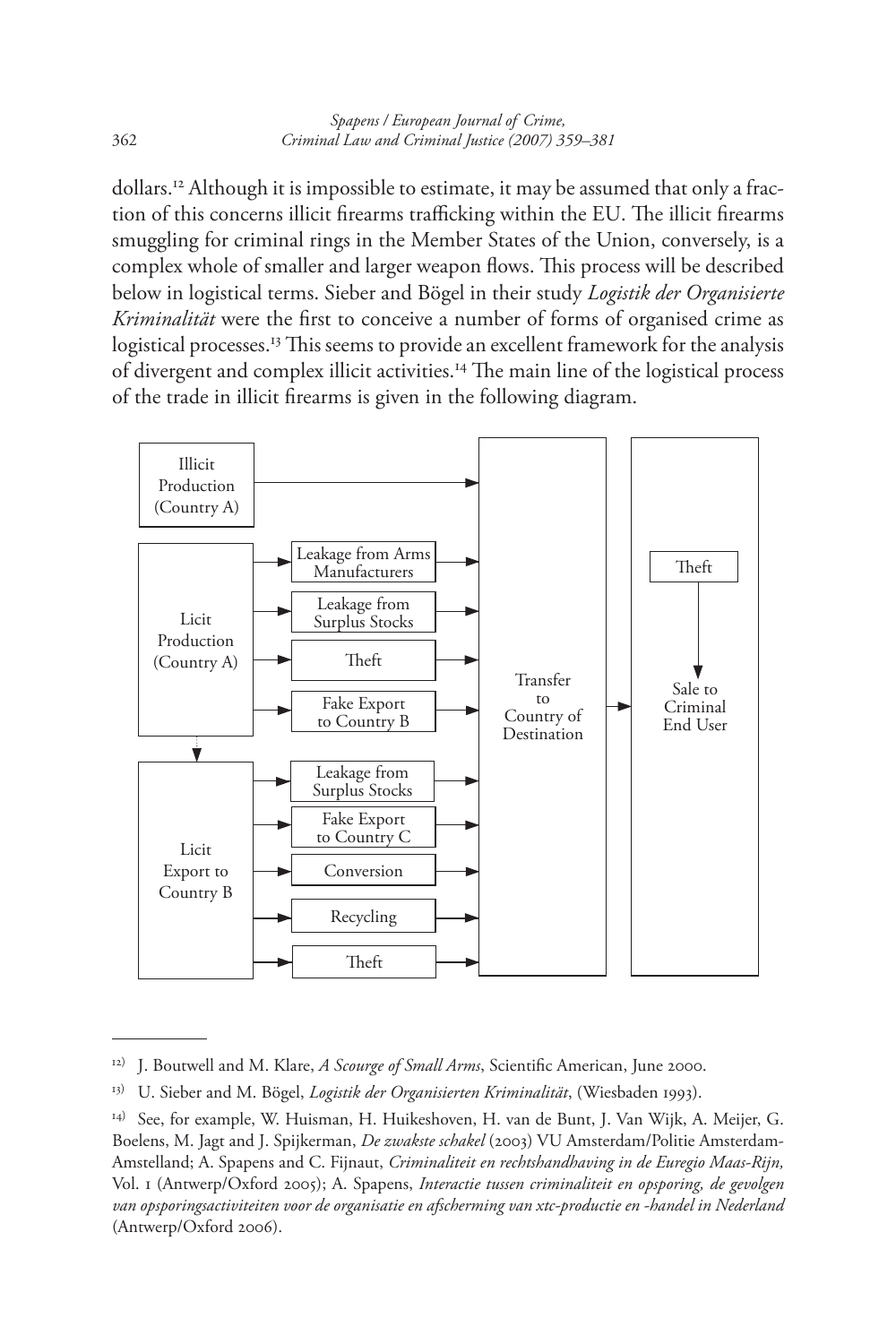The diagram illustrates the many different ways in which firearms can be brought into the illicit domain. The weapon can be manufactured somewhere in an illicit workshop and directly disappear in the criminal milieu. However, when it is stolen from a license holder, it can also end up on the black market at the very end of the logistical chain. In between, a number of other 'transfer moments' can be distinguished as described below.

#### 2.1 The production of firearms

The first step in the logistical process is the manufacture of the firearms. Krause observed that almost all illicit weapons transfers were, at some point in their life, legally produced or procured.<sup>15</sup> This observation was confirmed by information from the Dutch police. Of the firearms that were seized between 1998 and 2000, an estimated 95% or more were originally legally manufactured. However, firearms are also manufactured illicitly. In practice, this occurs in three ways: first, original designs are fabricated by amateurs at home or in workshops; second, illicit copies of existing designs are produced in factories, third, the production of legitimate arms manufacturers is fraudulently diverted.

A working firearm can, in principle, be of very simple design. A barrel, a spring with a firing pin, and a housing to hold it all together can suffice. A firearm, therefore, can be manufactured with relatively modest tools. Moreover, high-quality components, such as the barrel, are freely available in some EU countries. In practice, therefore, firearms are regularly found that are the result of handicraft. These are primarily disguised firearms, or weapons that are not recognizable as such from their appearance. For example, in 1999, in an apartment in Amsterdam, four firearms were found that looked like cell phones. At the end of the 1990s, guns than looked like key chains turned up throughout Europe, apparently parts of a larger series. In the Netherlands, alone, 135 of them were seized in 1999.<sup>16</sup> These weapons probably came from Bulgaria.

Disguised firearms generally shoot bullets that have a small, but nonetheless deadly, calibre, the .22 long rifle being popular. The gun consists of little more than a small barrel and a simple spring system and must be reloaded after each shot so several barrels are mounted. The guns can hardly be aimed so they are effective only at very short distances. The Dutch police found them, for example,

<sup>&</sup>lt;sup>15)</sup> K. Krause, *Small Arms and Light Weapons: Proliferation Processes and Policy Options* (Canada 2000), Department of Foreign Affairs and International Trade, via: <http://www.smallarmssurvey. org>, p. 18.

<sup>&</sup>lt;sup>16)</sup> R. Kuijper and S. van der Leest, *Vuurwapencriminaliteit op basis van het Vuurwapendatasysteem* in 2001 (Zoetermeer 2002), Korps Landelijke Politiediensten, Landelijk Bureau Wapens en Munitie, p. II.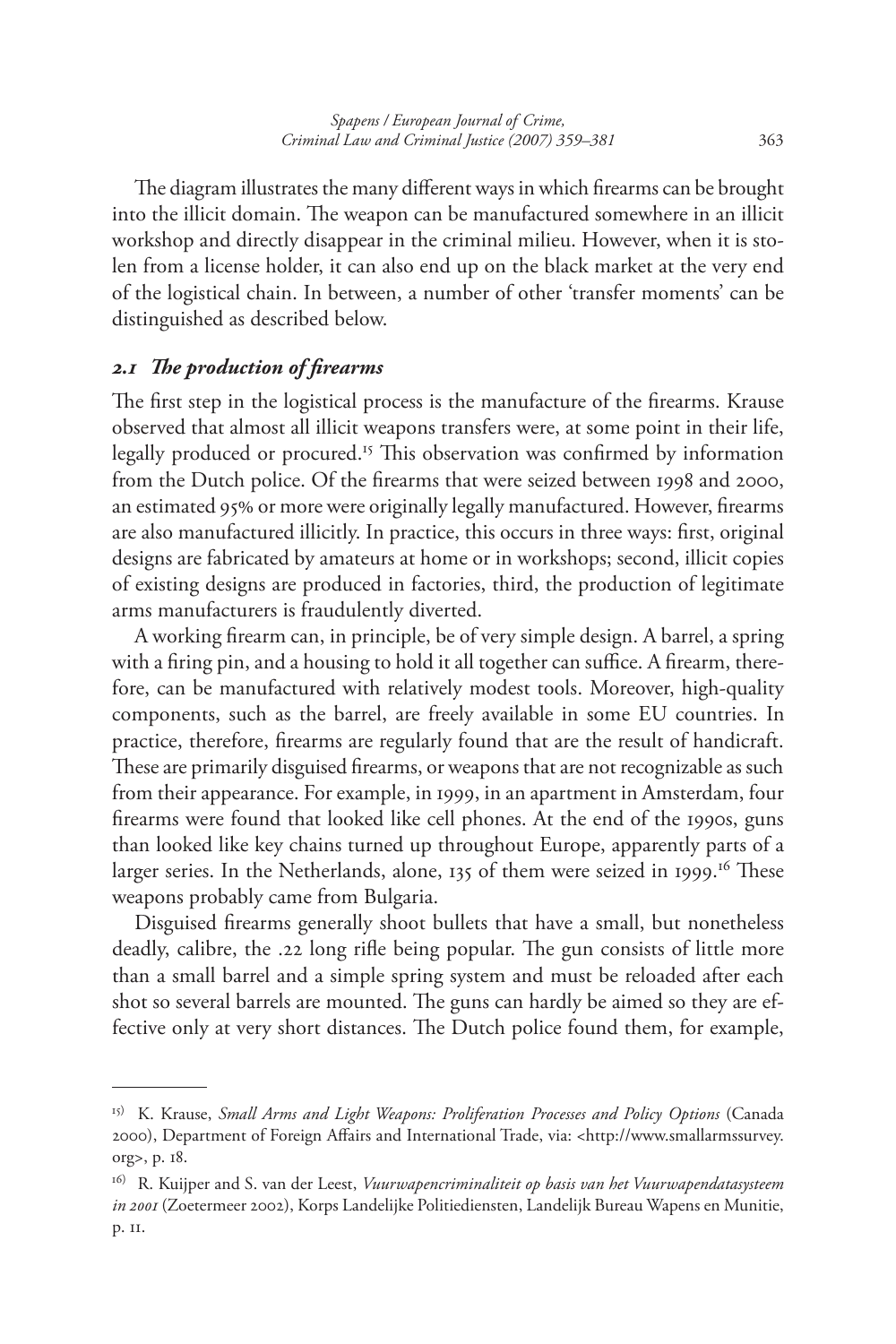with prostitutes, who carried them in their purses as a means of defence against aggressive clients. Disguised firearms are also regularly part of the arsenal of organised crime groups.

Firearms can also be manufactured in a legal twilight area. During the wars between the countries of the former Yugoslavia in the 1990s, for example, several small-scale weapons factories were set up in Croatia to be able to meet the great demand for weapons independently of foreign countries. In particular, machine pistols were manufactured locally, some of original design but also illicit copies of existing weapons. Thus, under the name of 'ERO', an exact copy of the Israeli UZI machine pistol was made for which, at least according to the information from the Dutch police, no license agreements were concluded.<sup>17</sup> Even an 'own' variant has been produced that deviated in size from the original versions.<sup>18</sup> These weapons also ended up in the Dutch criminal world: between 1998 and 2000, a couple dozen 'Croatian UZIs' were seized.<sup>19</sup> In Croatia, machine pistols of the American Ingram brand were copied. With the end of the wars in the former Yugoslavia, the production of these weapons gradually ceased. However, weapons that remained in the possession of individuals still find their way into the illicit domain.

Finally, firearms can be illicitly manufactured by legitimate arms producers. Of course, this is only possible when the internal controls are defective at these companies. In the 1980s, FN pistols appeared regularly in the Netherlands that were completely identical to the legally manufactured weapons but with serial numbers or test-bench marks lacking.<sup>20</sup> Thus, it was immediately clear that the source of these weapons had to be sought in the factory itself. Investigation revealed that some of the employees had stolen components in order to assemble them into working weapons at home.

The source of such illicitly manufactured original weapons, however, need not always be the factory itself. This became clear, for example, at the end of 1999 when the Amsterdam police encountered a number of Heckler & Koch MP5 machine pistols. They turned out not to be registered with the producer so the Dutch police first considered malversations at the manufacturer. Further investigation revealed that a Dutch arms dealer had manufactured the weapons himself. Over the years, Heckler & Koch had concluded license production agreements for this kind of

<sup>&</sup>lt;sup>17)</sup> Korps Landelijke Politiediensten, Recherche-informatie vuurwapens (June 2000), katern no. 15.

<sup>&</sup>lt;sup>18)</sup> Ibid. Alongside the ordinary UZI size, mini- and microversions are also made. The Croatian variant was not the same of either of these versions.

<sup>&</sup>lt;sup>19)</sup> A.C. Spapens and M.Y. Bruinsma, Vuurwapens gezocht: vuurwapengebruik, -bezit en -handel in Nederland 1998-2000 (Tilburg 2002b).

<sup>&</sup>lt;sup>20)</sup> Korps Landelijke Politiediensten (KLPD), De aard en omvang van vuurwapencriminaltiteit in Nederland, periode 1991-1995 (Zoetermeer 1997).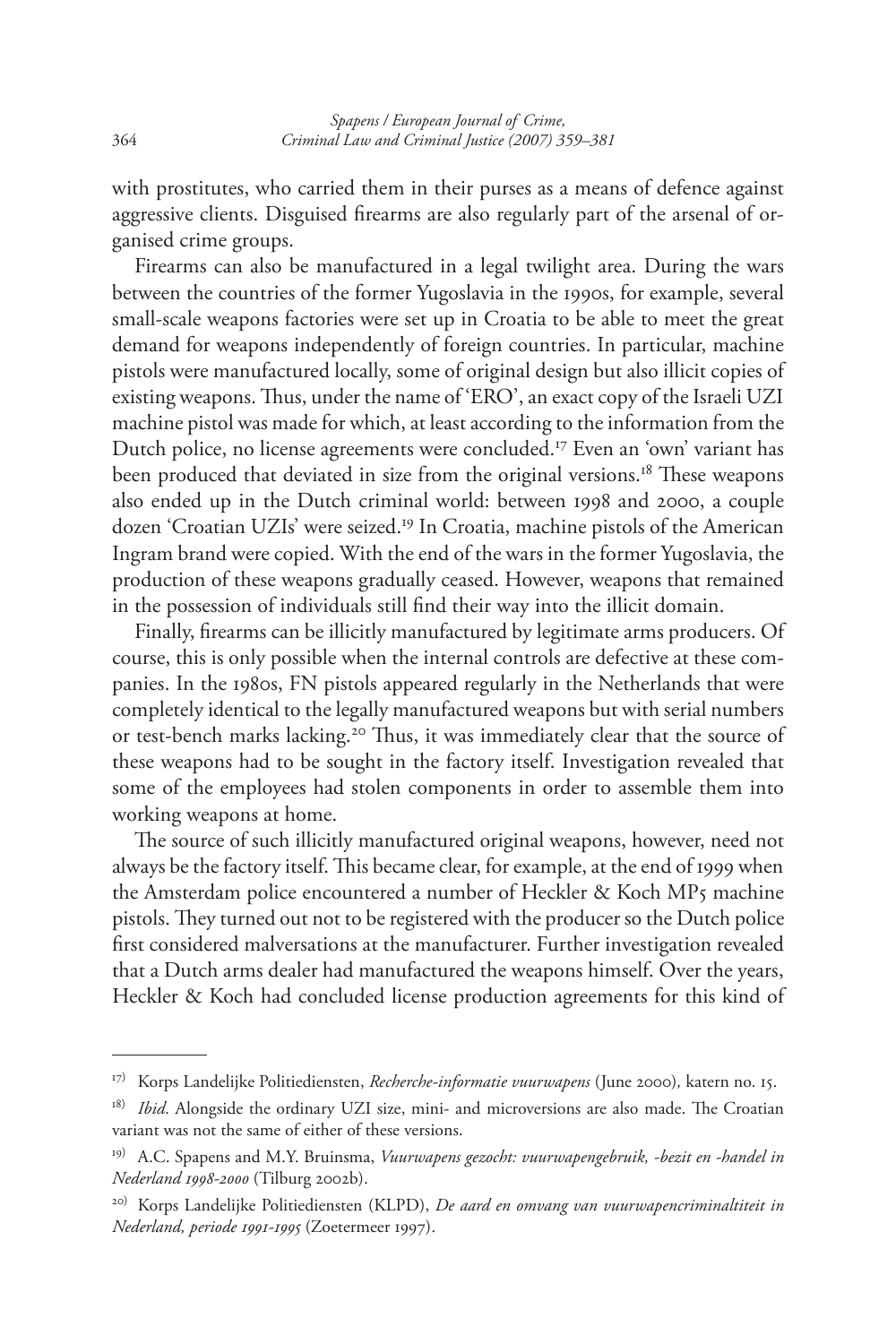machine pistol in a number of countries. The dealer had purchased components of the weapon from license-holders in various countries and from them assembled the complete machine pistols, which he had then sold in the criminal world.

## 2.2 Transfer from the licit to the illicit domain

As described above, most of the firearms are first manufactured and sold legally and then enter the illicit domain only later on. Very diverse methods can be used to do this. Research data indicate at least six important routes:

- I. leakage directly from the factory to the illicit circuit;
- 2. fake exports, sometimes via intermediaries;
- 3. conversion of non-lethal firearms;
- 4. recycling of discarded weapons or re-use of the surplus parts;
- 5. theft from legal dealers or private owners of legal firearms;
- 6. fraud by private owners of legal firearms.

The first possibility encountered in practice was fraud or theft of complete weapons from the factory before they were transported to the buyers. In 1996, a Yugoslav residing in the Netherlands was arrested on the German-Austrian border at Passau with a good 200 pistols in his van. These weapons had been spirited away from the Zastava company in Belgrade. The same person had previously already smuggled a few hundred weapons to the Netherlands and had sold them on to criminals. The original packaging complete with warranty certificates for these guns were found when his house was searched by the Dutch police.

The second method of bringing firearms from the licit to the illicit domain is fake export. This method is used in practice to spirit away a large number of weapons. Indeed, firearms can, if the applicable export requirements are met, be legally delivered to foreign purchasers. A central role here is played by the 'end-user certificates', whereby the authorities in the receiving country guarantee that the transaction is legitimate. If the authorities of the exporting country also do not object to the shipment, it can take place legally. Fake export means, however, that this entire transaction happens only on paper. In reality, the weapons disappear with an unknown destination. This method, of course, succeeds or fails with corruption and faulty controls in the countries of destination. End-user certificates can be obtained, for example, by bribery. Moreover, for the final destination, a country is often chosen where the authorities are not prepared or not able to check if the shipment actually has arrived.

The weapons, to begin with, can be exported directly from the producing country to unknown destinations. In 1998 and 2000, the Croatian company HS, for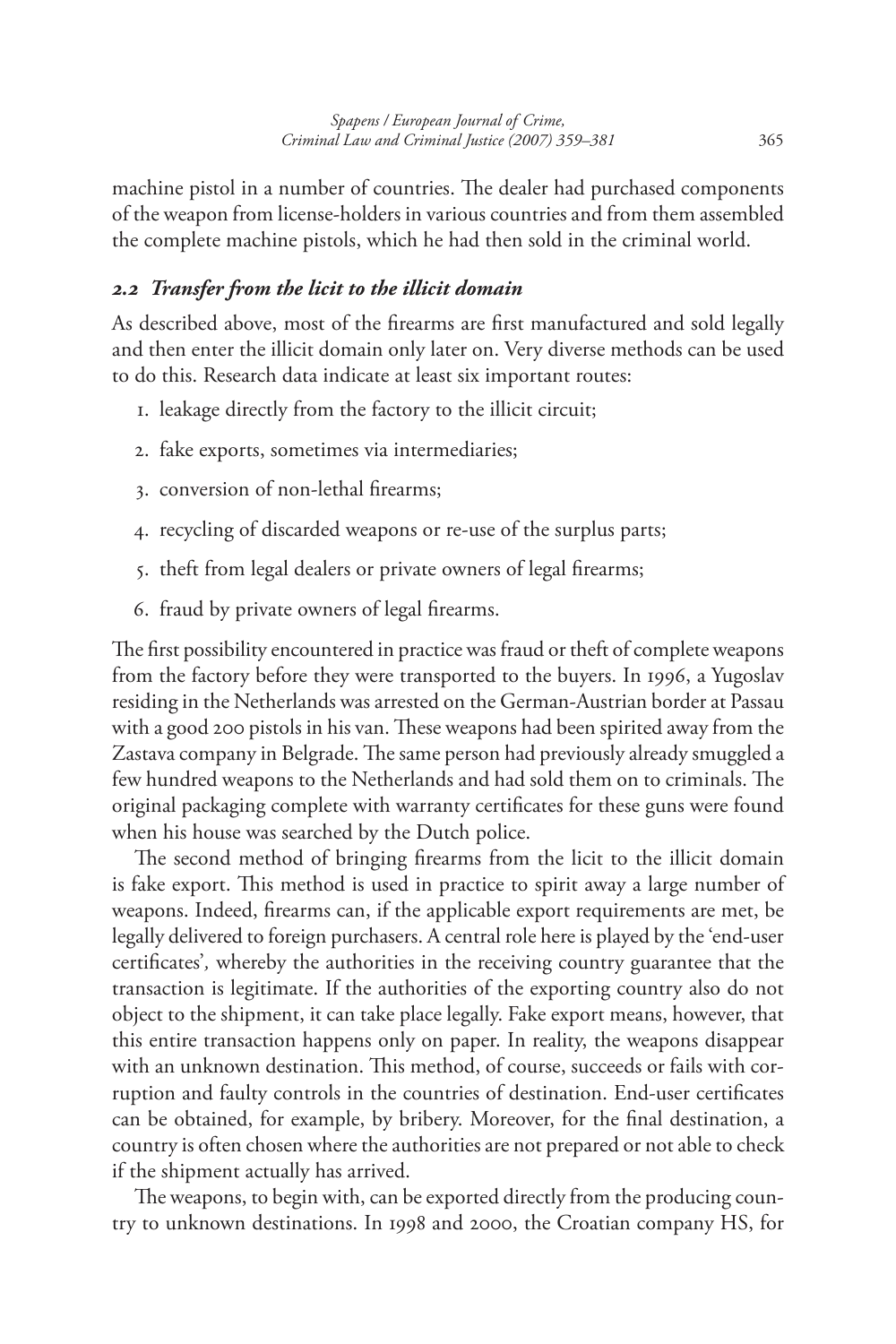example, sold a good 3700 pistols of the HS95 and HS2000 models to post-office box companies in the United States, Nigeria, and the British Virgin Islands. These weapons never actually arrived there but disappeared in the criminal circuit.<sup>21</sup> In the Netherlands alone, 400 pistols of this lot were confiscated in 1998 and 1999.<sup>22</sup> They were also found by the police in Germany, France, Belgium, Denmark, Spain, and Czechia.<sup>23</sup>

Fake exportation, however, can also occur via detours. In that case, the weapons are first delivered by the factory to a broker, such as a legal arms dealer abroad. This broker can, provided he has the required licenses, again export the weapons on paper to another country of destination. An example of this is a case in which firearms were purchased from various foreign manufacturers by two Belgian arms dealers. These weapons were sold on paper to a Dutch broker who, also on paper, exported them. In reality, the weapons disappeared from Belgium into the illicit domain.

In the early 1990s, *malafide* Belgian arms dealers diverted, assumed by the Dutch police, a few tens of thousands of firearms in a similar way.<sup>24</sup> They were, because of the amounts, also smuggled to destination countries outside the EU. Some of these lots are still emerging in the Netherlands.

Third, non-lethal firearms are converted on a large scale to lethal barrelled firearms, and then sold in the criminal milieu. In various EU countries, non-lethal firearms are freely available, and some types in circulation can be converted quite easily. The weapon has to be given another barrel, and a few other adaptations are needed. A converted alarm pistol, however, is less reliable and also potentially dangerous for the user since the materials used in alarm guns are not designed by the manufacturer to withstand the much higher gas pressure that occurs with live ammunition. And also the work of the converters, of course, does not meet the quality standards that the regular manufacturers apply. And, last but not least, these weapons are not tested on test benches. Although a converted alarm gun can thus be considered a poor man's alternative, such weapons circulate on a large scale among criminals.

As of the end of the 1990s, for example, converted Italian Tanfoglio alarm pistols (Type GT28) began to appear throughout Western Europe. Further investigation

<sup>&</sup>lt;sup>21)</sup> Korps Landelijke Politiediensten, Recherche-informatie vuurwapens (June 2000), katern no. 15.

<sup>&</sup>lt;sup>22)</sup> A.C. Spapens and M.Y. Bruinsma, De smokkel van illegale handvuurwapens vanuit voormalige Oostbloklanden naar Nederland (Tilburg 2002a), IVA.

<sup>&</sup>lt;sup>23)</sup> Information provided by the *Bundeskriminalamt* during the European Firearms Experts Meeting, Noordwijk, 7 and 8 December 2004.

<sup>&</sup>lt;sup>24)</sup> Korps Landelijke Politiediensten (KLPD), De aard en omvang van vuurwapencriminaltiteit in Nederland, periode 1991-1995 (Zoetermeer 1997).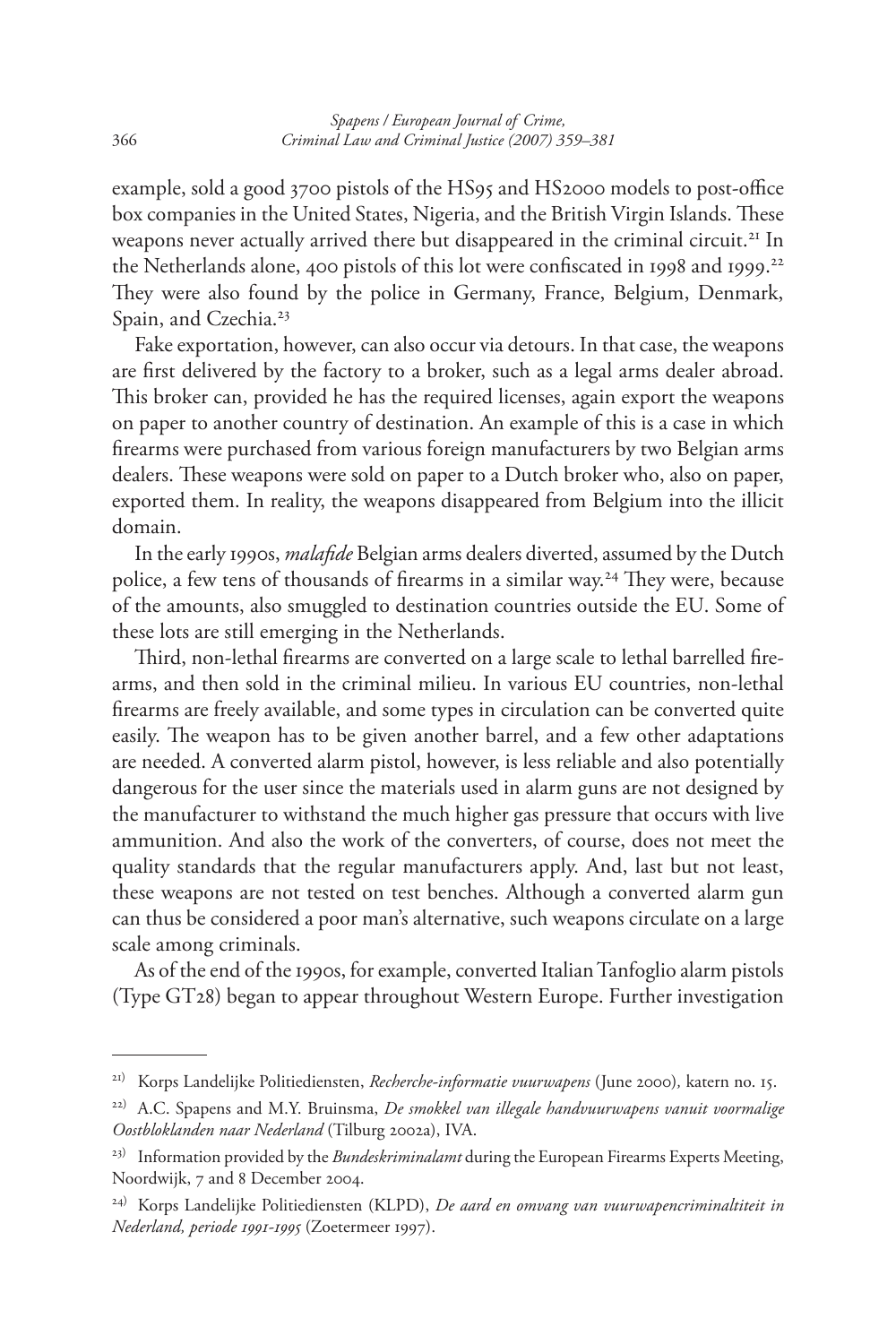determined that these weapons were legally exported from Italy to Spain and Portugal. There, however, they were converted in illicit workshops to lethal barrelled firearms. A good fourth of the illicit firearms confiscated between 2001 and 2003 in the Netherlands were converted Tanfoglio pistols.<sup>25</sup> In Great Britain, too, converted non-lethal firearms are often found by the police.<sup>26</sup>

The fourth way to obtain illicit firearms is by recycling weapons that have been withdrawn from service. For example, in Germany and Austria, there are wholesale firms that buy up scrapped firearms by the lot and have them converted to alarm pistols or to deactivated Dekorationswaffen. The models Walther PP and Walther PPK – the pistol with which James Bond is presented in his best-known pose – are particularly popular. Criminal gangs soon figured out that these weapons could be reactivated, sometimes very simply, into lethal barrelled firearms. They thus tried in their turn to acquire these 'alarm weapons' to make them usable again.

The recycling of scrapped firearms has been taking place in Europe for a few decades already, as can be deduced from seizures of firearms that close investigation has shown to have come from a wide variety of surplus stocks. In 2004, for example, Walthers' PPs were seized in the Netherlands that had been manufactured by Manurhin in France under license and had been used by the Swedish police. From information obtained through Interpol, it turned out that these pistols had been part of a lot that had been sold to a German junk dealer. How the weapons ended up in the criminal circuit was not further investigated by the Dutch police.

Starting in 1998, converted Makarov pistols began to appear in the Netherlands and also in other European countries. It turned out that they were weapons that had been used by the East German police and that, after the Wende in 1989, had been withdrawn from service. They were sold to Austrian junk dealers, who had them converted to alarm pistols. Croatian groups succeeded in purchasing considerable numbers of these weapons and converted them back into lethal barrelled weapons. In doing so, the calibre was modified to the common 7.65 mm or 9 mm (9x19) since Makarov pistols require a special kind of ammunition that is difficult to obtain in Western Europe. These pistols were provided with the inscription 'Walther spec. Ausf.' or similar false brand names. This modus operandi was also used with Hungarian FEG pistols and Russian Tokarev pistols. The German Bundeskriminalamt estimates that, in recent years, some 9,000 Makarov, FEG,

<sup>&</sup>lt;sup>25)</sup> M. Bruinsma and H. Moors, op. cit., p. 90.

<sup>&</sup>lt;sup>26)</sup> G. Hales, C. Lewis and D. Silverstone, op. cit., p. II.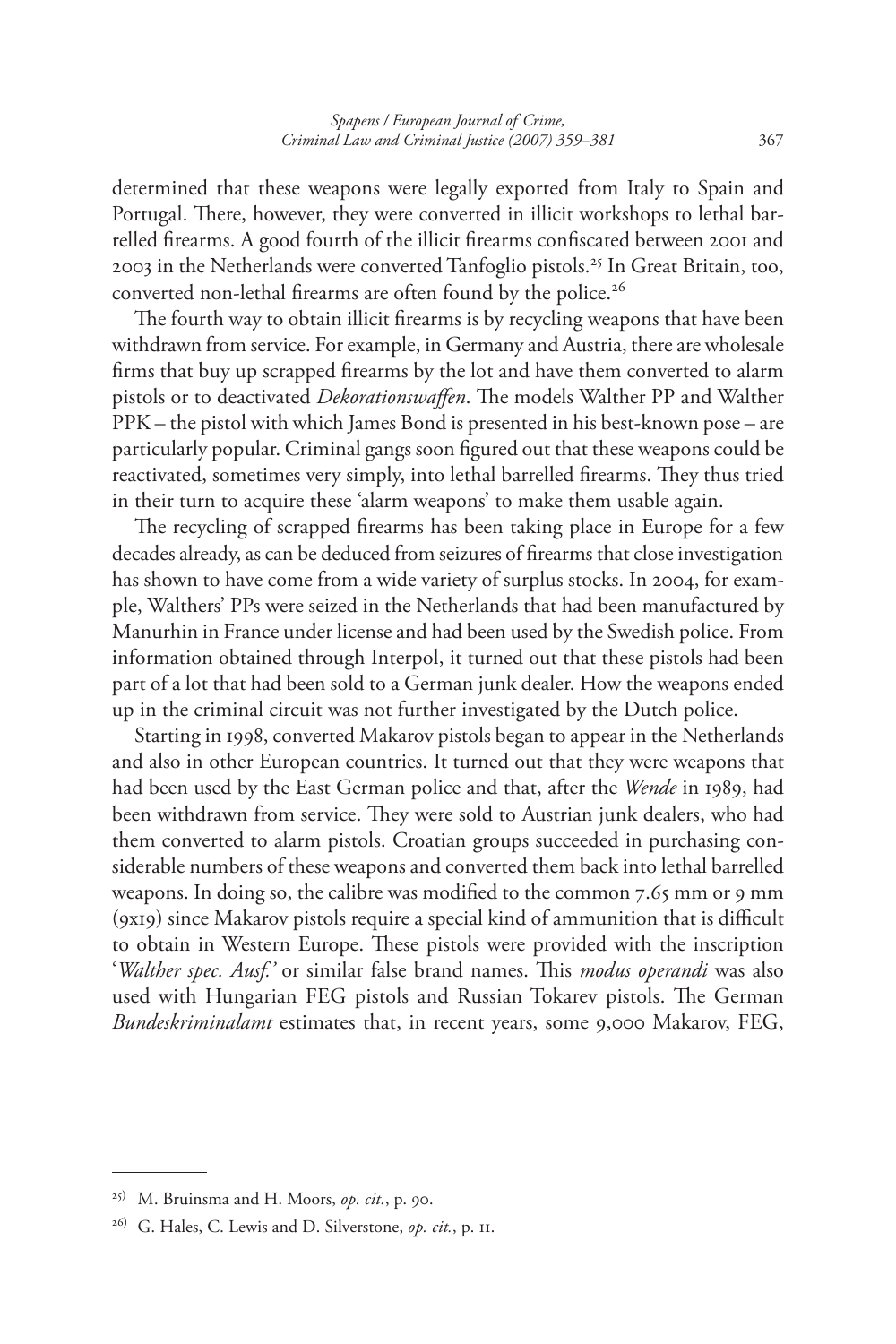and Tokarev pistols have been 'recycled' of which some 400 have been seized in Western Europe up to the end of 2004.<sup>27</sup>

In a similar way, weapons from surplus lots for which there was no more use leak onto the criminal circuit. In 2003, the Dutch police, for example, investigated a Croatian criminal gang that smuggled weapons to the Netherlands. These were firearms of a number of brands and types that were left over from the conflicts in the 1990s. Also, when the British weapon law was tightened in 1997, legal arms dealers in that country were left with unsellable weapons. A few *malafide* people let them leak onto the black market, and they began then to appear in the Dutch criminal world.<sup>28</sup>

The next method of bringing firearms from the licit to the illicit domain is by theft from legal owners. There is also the possibility that they intentionally subverted the weapons by filing a false report of theft while the weapon was actually sold illicitly. For example, in Germany, again according to a statement of the Bundeskriminalamt, 6,405 firearms were reported in 1998 by private owners to have been lost or stolen.<sup>29</sup> How many of these stolen weapons end up in the criminal world is impossible to trace. The Dutch police occasionally seize weapons that had been stolen in Germany or other countries.<sup>30</sup>

Theft occurs not only from private individuals but can also be from dealers or governmental agencies. A criminal gang in the Netherlands carried out a series of ram raids on arms stores and got away with dozens of weapons.<sup>31</sup> Also, in the beginning of 2005, a good 200 pistols were stolen from a Dutch air force base. At the end of the 1990s, 138 Glock pistols disappeared from the customs warehouse at Schiphol. These weapons were underway to Nicaragua and were being temporarily stored while awaiting further shipment. This incident came to light only by chance because the shipper had not reported this theft to the Dutch authorities. Also at the end of the 1990s, a few hundred Ingram MAC-11 machine pistols were stolen from an American army warehouse in the Netherlands. These weapons were sold on to criminal gangs in various European countries. In 2003, a suspect was arrested in the Netherlands who had weapons from this lot and who presumably had dealt in them.

<sup>&</sup>lt;sup>27)</sup> Information provided by staff of the *Bundeskriminalamt* during the *European Firearms Experts* Meeting, Noordwijk, 7 and 8 December 2004.

<sup>&</sup>lt;sup>28)</sup> A.C. Spapens and M.Y. Bruinsma, Illegale vuurwapens in Nederland: smokkel en handel (Zeist 2004), Politiewetenschap no. 26 Uitgeverij Kerckebosch, pp. 71-73.

<sup>&</sup>lt;sup>29)</sup> D. Sagramoso, op. cit., p. 17.

<sup>&</sup>lt;sup>30)</sup> A.C. Spapens and M.Y. Bruinsma, op. cit., p. 68, p. 105.

<sup>&</sup>lt;sup>31)</sup> A.C. Spapens and M.Y. Bruinsma, op. cit., p. 91.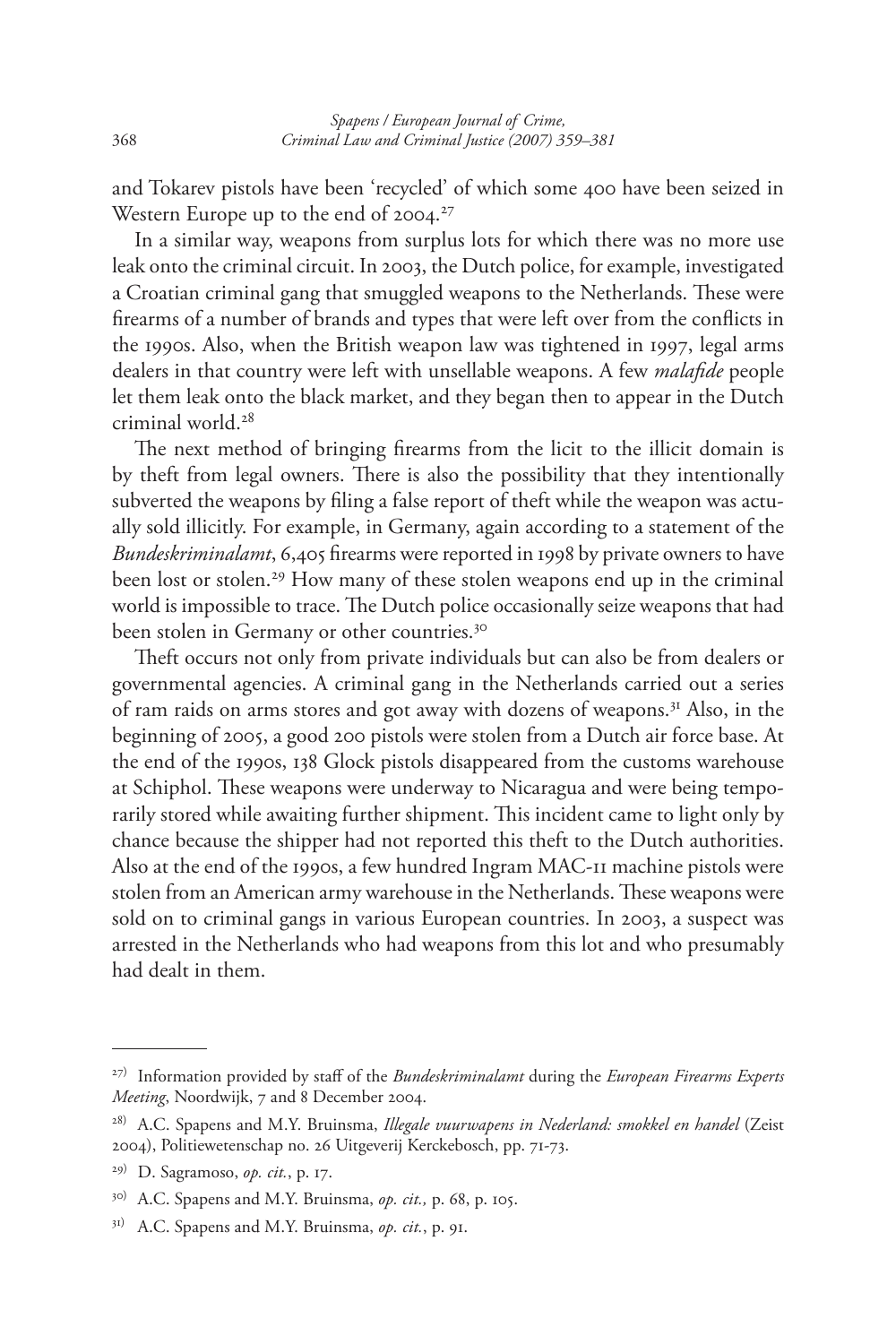The overview presented here shows that there are many ways with which firearms can be transferred from the licit to the illicit domain on a smaller and larger scale. The illicit firearms traffic can be seen as a market of opportunities on which the sources from which the weapons are derived and the countries of origin are constantly changing.

#### 2.3 The smuggling of illicit firearms

The next step in the logistical process is the smuggling of the firearms to the country of destination. This is, of course, not necessary if the weapons are introduced into the illicit domain in the country of destination itself as is the case with theft.

To begin with, weapons can be smuggled directly from the production country to the destination country. Thus, for decades, arms were smuggled on a small scale from the United States to the Netherlands.<sup>32</sup> Generally, however, illicit firearms reach their final destination via circuitous routes. A good example is one lot of Beretta 950b pistols a number of which began to appear in the Netherlands at the end of the 1990s. These weapons turned out to have been manufactured under license in Brazil after which they were sold in the beginning of the 1990s to customers in Croatia. How the weapons then disappeared into the illicit circuit could not be determined by the Dutch police. Firearms are durable goods and can sometimes have a considerable history of importation and exportation behind them before they end up in the illicit domain. In the Netherlands, firearms are still being seized from lots of which it is known that they were smuggled into the country ten or fifteen years ago.

The actual smuggling of illicit firearms occurs in divergent ways, depending on the country of origin or destination. To begin with, we distinguish smuggling on the European continent. This appears to occur primarily on a small scale and on demand.<sup>33</sup> The weapons are transported in lots of at most a few dozen per shipment. Since these weapon shipments occur regularly, a substantial number of firearms is involved over the longer term. For one small-scale Dutch weapons smuggler who had a supplier in Hungary, for example, it paid to ship only five pistols at a time. He made the journey only when he had found buyers in the Netherlands. In another Dutch case in 2003, there was mention of partial barter of illicit firearms for synthetic drugs. A number of couriers smuggled the firearms from Croatia to the Netherlands after which the narcotics went back. Only 5 to

 $32)$  A.C. Spapens and M.Y. Bruinsma, *op. cit.*, pp. 73-74.

<sup>&</sup>lt;sup>33)</sup> This same evolution is apparent in the smuggling of narcotics from the Netherlands to other EU countries on the continent; See, for example, A.C. Spapens and C. Fijnaut, 2005, L. Paoli, 'The Paradoxes of Organised Crime', 37 Crime, Law & Social Change, (2002) p. 51-97.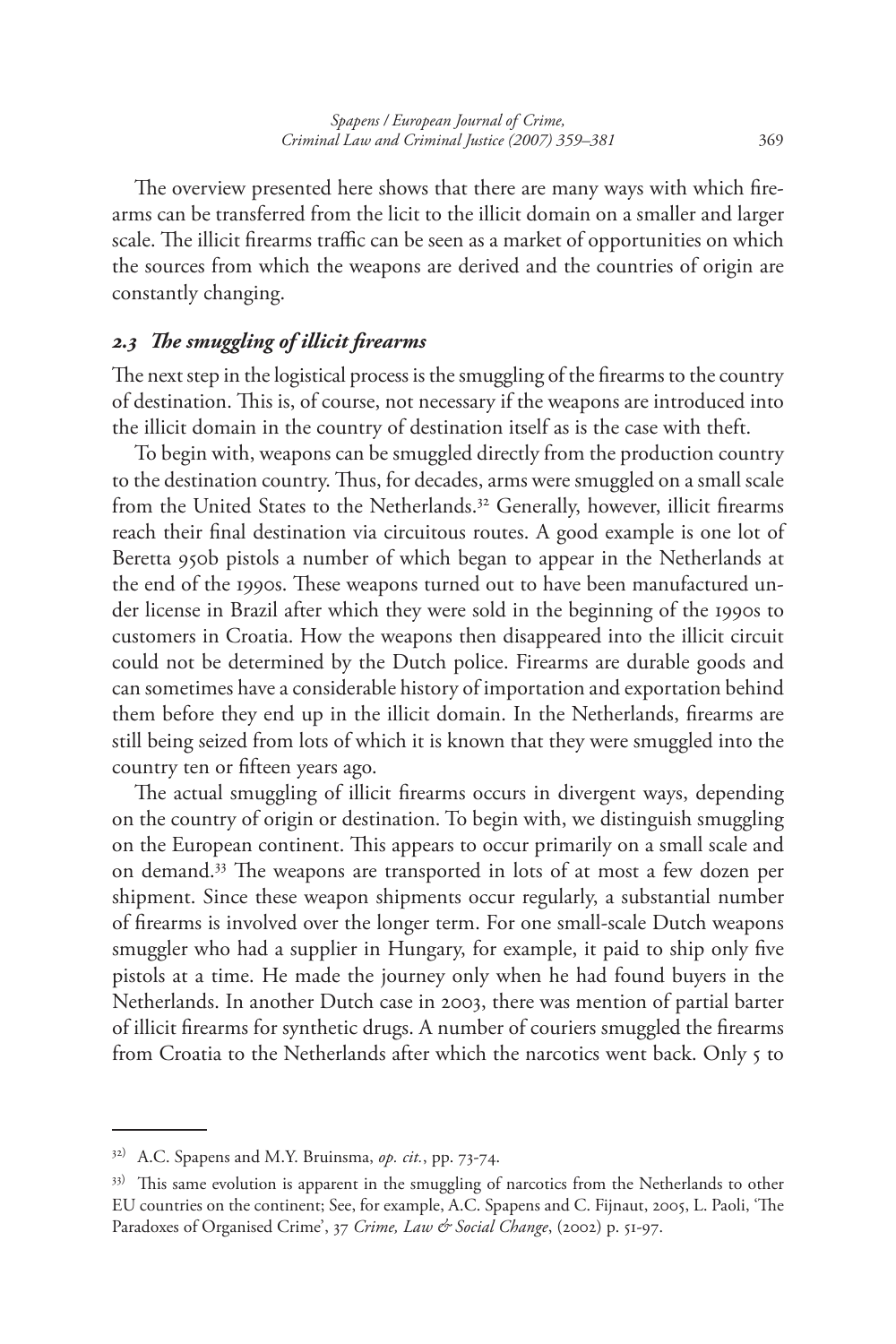to weapons were smuggled per shipment. The couriers generally used passenger vehicles. In other cases, truck drivers were involved who regularly drove back and forth from the country of origin to the Netherlands. As a rule, the couriers took few protective measures. Sometimes the weapons were transported in secret compartments but regularly simply in a bag or in the trunk of the car. Smugglers have declared in police interviews that only the outer frontier of the EU formed a serious obstacle.<sup>34</sup>

Second, illicit firearms are smuggled to the Netherlands from overseas, particularly from the United States. Here, too, they are small shipments of weapons that are smuggled along with regular commercial goods. The scale of the weapon smuggling is not large enough to make it is profitable to work with legal cover cargos as is the case with drugs. For example, the Dutch police in past years found illicit firearms in containers in which classic cars and juke boxes were being transported that were intended for sale to customers in the Netherlands. In another case, weapons were being smuggled in a container of motorcycles that had been stolen in the United States.

Third, the smuggling of illicit firearms from the Netherlands to the United Kingdom can be considered separately. The United Kingdom was already an important destination country for narcotics being transhipped via the Netherlands.<sup>35</sup> After the strengthening of the firearms law there, it was obvious that the Netherlands would also begin to play the role of transit country for illicit firearms. Because of the inspections of the British Customs and Excise, however, the smugglers had to take more protective measures than on the European continent. In practice, the illicit goods turned out to have been shipped in trucks with a secret storage compartment. A relatively recent phenomenon is the 'cocktail shipments' of illicit goods.<sup>36</sup> Representatives of British criminal gangs purchase a wide variety of narcotics as required and also illicit firearms that are sent in one smuggling shipment.

#### 2.4 The sale of illicit firearms

The last step in the logistical process of the trade in illicit firearms for criminal purposes is the sale of the weapons in the destination country. The market for illicit firearms is largely limited in the Netherlands to people who are actively involved in the commission of a wide variety of serious crimes.<sup>37</sup> In particular, the need for

<sup>&</sup>lt;sup>34)</sup> A.C. Spapens and M.Y. Bruinsma, op. cit., p. 86.

<sup>&</sup>lt;sup>35)</sup> NCIS, UK Threat Assessment 2002 (London), Home Office.

<sup>&</sup>lt;sup>36)</sup> W. Huisman et al., *op. cit.*, p. 144.

<sup>37)</sup> A.C. Spapens and M.Y. Bruinsma, Vuurwapens gezocht: vuurwapengebruik, -bezit en -handel in Nederland 1998-2000 (Tilburg 2002b), IVA, pp. 80-84.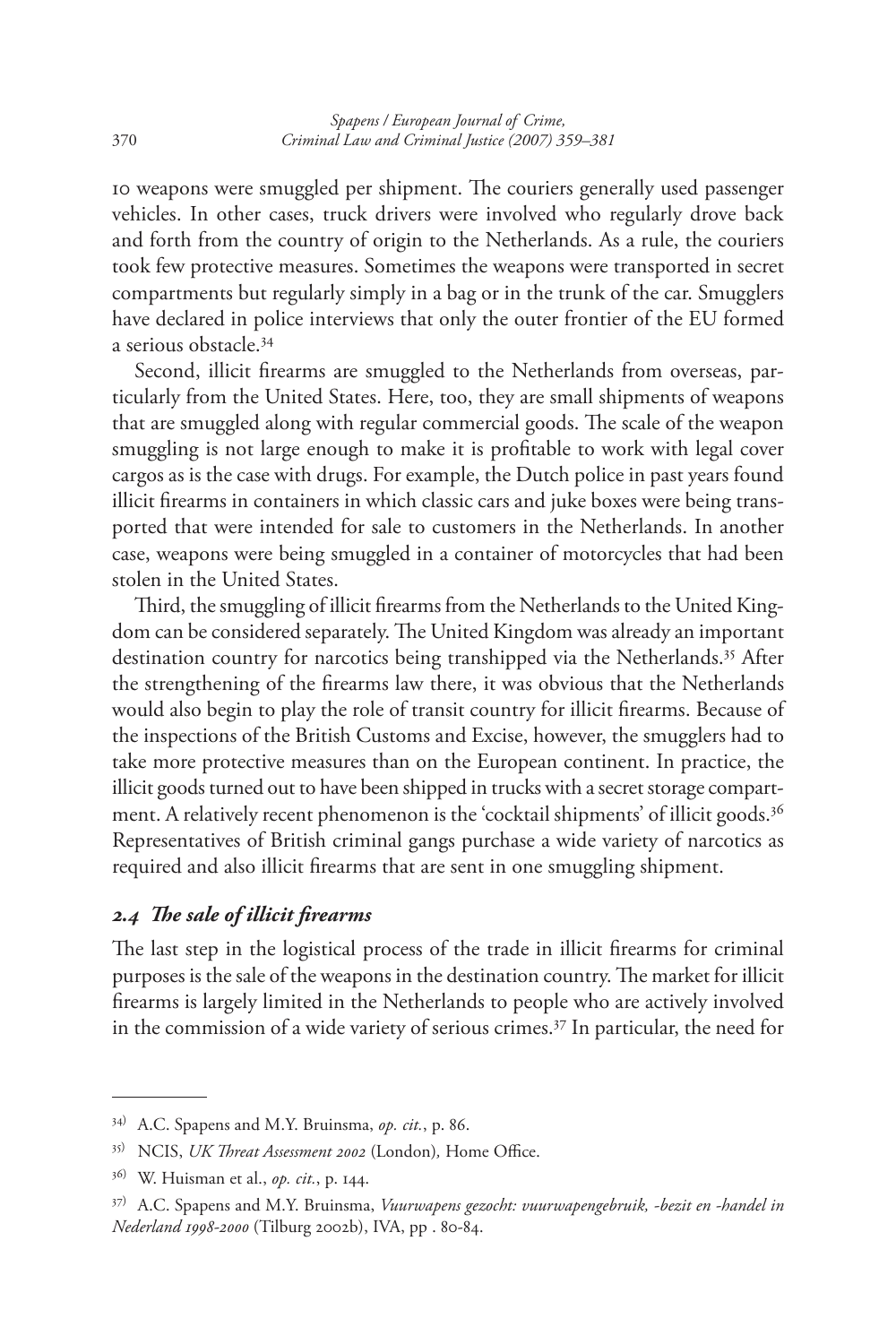firearms arises from the desire for self-protection. A special problem group consists of recent immigrants from lower social classes of the Dutch West Indies.<sup>38</sup> They appear disproportionately often to be involved in the trade in hard drugs and the related shooting incidents among the participants. A smaller portion of the market for illicit firearms consists of weapons or explosives that are purchased as 'criminal tools', for example, to commit an armed robbery.

On the Dutch market for a current model pistol such as a CZ75 or an FN HP, the price is about 700 euros. Converted alarm pistols are on offer for less. For very good quality pistols and revolvers, the asking price, however, can soon climb to 1,500 euros or more, and for automatic weapons, a price of around 2,000 euros is normal. Rifles, in contrast, are cheaper, as there is relatively little demand among criminals for rifles because they are difficult to hide. The Dutch police seize some 2,000 to 2,500 illicit firearms per year.

The distribution network for illicit firearms is highly fragmented. The actual smuggling organizations are generally small: the core consists of an importer and the supplier or suppliers in the source country. When the smuggling is on a somewhat larger scale, a number of couriers are generally hired who do the actual transport. If need be, the weapons are stored in safe houses while awaiting further processing. Generally someone from the fringes of the criminal network is used for this and is given a modest remuneration.

The central figure in the partnership is the importer or someone who has contacts in a source country with one or more suppliers of illicit firearms and with members of the criminal world in the destination country. Importers sell the weapons either directly to end users as well as to people who then sell them on in their own network of contacts. An investigation conducted in 1998 revealed that one single importer had contacts with more than fifteen other criminal gangs that were involved in, for example, the drug trade and armed robberies. He also delivered firearms to other buyers via a few intermediaries who worked for him.

In the cases investigated, the illicit firearms turned out to have been sold only to trusted contacts in the criminal network or to customers vouched for by intermediaries. Thus, this provided a certain degree of assurance that they would not tell the police the source should they be arrested. In practice, this did appear to be the case: the arrested suspects seldom if ever made a reliable declaration about the weapon supplier.<sup>39</sup>

<sup>&</sup>lt;sup>38)</sup> A.C. Spapens and M.Y. Bruinsma, op. cit., pp. 113-121, Bruinsma and Moors, op. cit., p. 27.

<sup>&</sup>lt;sup>39)</sup> A.C. Spapens and M.Y. Bruinsma, op. cit., pp. 148-149.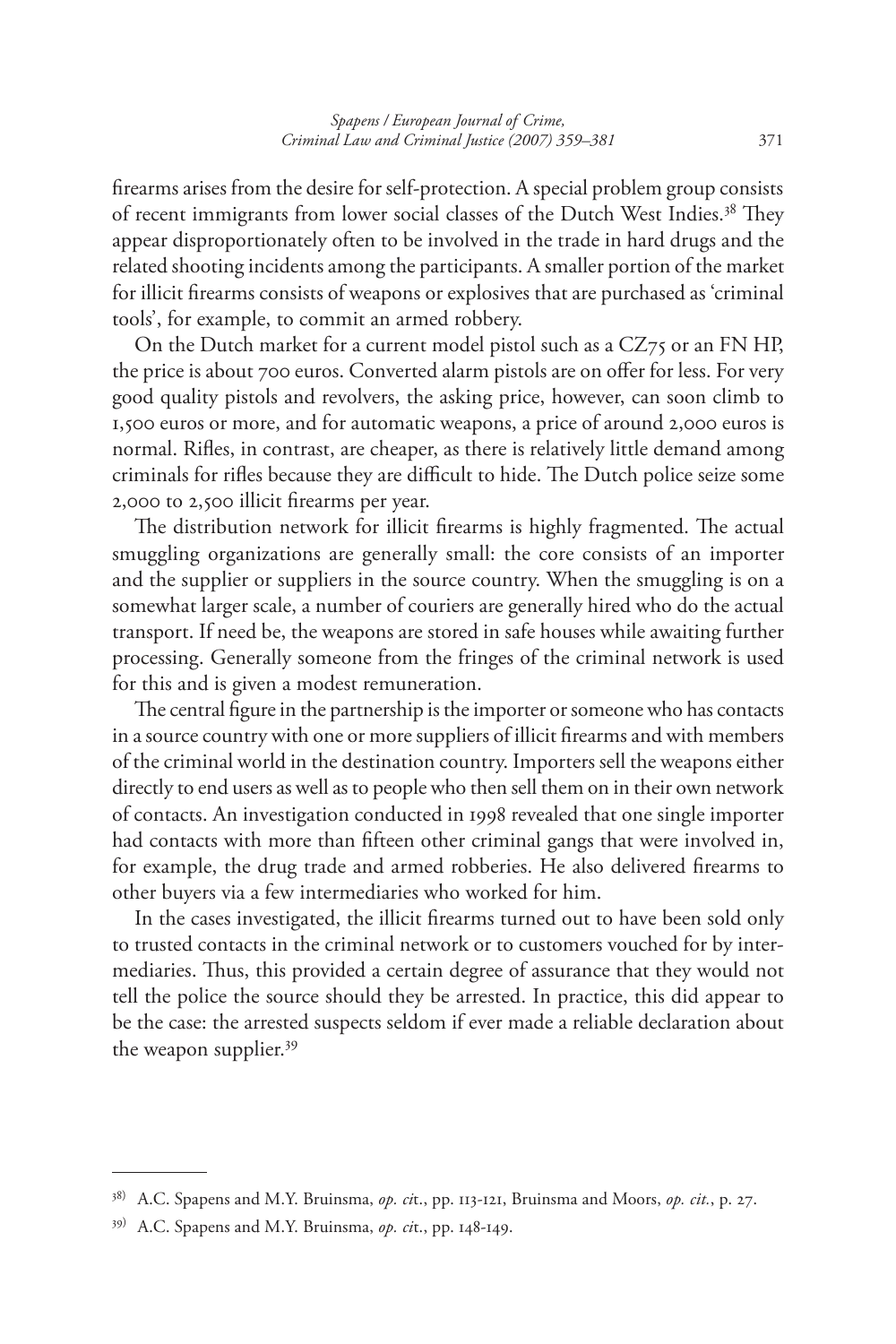#### 3. Tackling the Supply of Illicit Firearms

372

Firearms for criminal uses, as sketched above, are purchased from a wide variety of sources, which, moreover, regularly change. The smuggling flows are often small scale and highly fragmented. Illicit firearms are not only smuggled into the EU but weapons also leak from the licit to the illicit domain within the Union. Because of the complexity of the matter, a number of divergent measures can be taken in order to deal with the problem. A detailed discussion of them would be beyond the scope of the present article.<sup>40</sup> However, a few major lines can be sketched.

It is beyond dispute that the illicit smuggling of firearms can, in principle, be most effectively dealt with by preventing the firearms from disappearing into the illicit domain. This is, at least on the basis of the Dutch figures, for a large part an internal problem of the Union: in 2001 and 2002, 70% of the pistols seized by the Dutch police were produced in the then Member States.<sup>41</sup> When the countries are included that have since entered the Union, then this figure rises even to about 80%. Some of these weapons were first exported over the outer frontier of the Union in order, sometimes only after a number of years, to be smuggled back into the EU via circuitous routes. Another portion of the leakage, however, must be ascribed to the complexity of the firearms legislation in general and the differences between that legislation in the Member States.

In order to trace the various weapon flows and then to take appropriate measures to stop the leakage, adequate registration of seized weapons, tracing the origin of these weapons, and active information collection about weapon flows by means of criminal investigation and controls are of essential importance.

First, illicit firearms that are seized must be adequately identified by specialists. Many policemen do not have the detailed knowledge needed to see through the tricks of the illicit weapon dealers. For example, they regularly provide firearms with false brand indications. A non-expert official who registers the weapon will generally not notice this so it takes longer before a specific illicit firearm flow emerges from the figures. Within the police services, therefore, a sufficient number of firearms experts have to be available, and one must make sure they also have the opportunity to examine the seized illicit firearms. Then, this information must also be exchanged among the EU countries.

Second, the tracing of the seized illicit firearms is of great importance in order to determine the detours that certain kinds of weapons have made and to be able

<sup>40)</sup> See, for example, P. Lock, *Pervasive Illicit Small Arms Availability: a Global Threat*, HEUNI Paper no. 14 (Helsinki 1999).

<sup>41)</sup> A.C. Spapens and M.Y. Bruinsma, Illegale vuurwapens in Nederland: smokkel en handel (Zeist 2004), Politiewetenschap no. 26 Uitgeverij Kerckebosch, p. 49.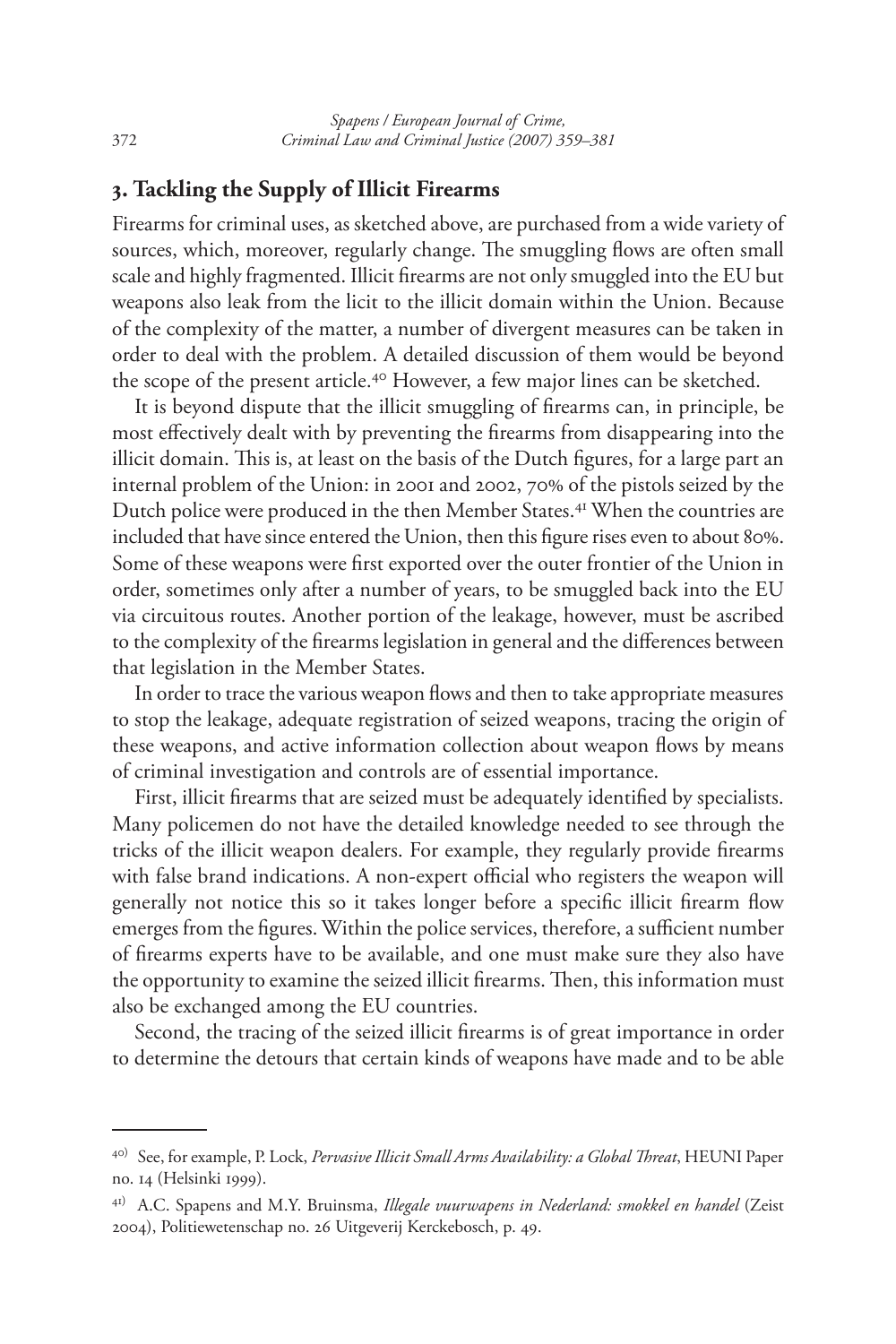to tackle the leakage at the source. Indeed, each firearm that is seized constitutes a potential lead pointing to dealers and smugglers and to the possible identification of crimes. What is needed is that the investigating agencies have firearms specialists available as the importance of all kinds of details is not discernable to non-experts. An example is a case in the Netherlands in which an expert could see from an identification mark that the seized pistol had been traded legally in Germany. Thus, it had apparently been stolen and crimes could have been committed with it in that country. When the suspect was confronted with these findings, he decided to reveal how he had acquired the weapon as he did not want to be suspected of crimes that had been committed in Germany with the weapon.<sup>42</sup> Experts with the police are needed also for adequate tracing, and rapid information exchange among the police services of the Member States is critical.

Finally, tracing investigations as well as checks on weapon flows need to be conducted not only to intercept illicit firearms but also to remain up to date on the methods of the criminal gangs involved in the smuggling of illicit firearms and to be able to test hypotheses regarding their flows. These tracing investigations and checks also require intensive collaboration on the part of the courts and the police.

We shall now consider a number of concrete initiatives that have been taken in recent years by the Council of Europe within the frameworks of the Police Cooperation Working Group (PCWG). First of all, however, we will discuss the initiatives taken to harmonize the European firearm legislation.

### $3.1$  The EU policy

Within the European Union, the trade in firearms is an extremely sensitive and complex subject. There are great differences among the Member States with regard to the restrictiveness of the firearms legislation. Moreover, comparing the laws of national weapon legislation is extremely complex because of its highly technical nature and is often impenetrable to non-experts. The matter is also accompanied by major economic interests in the countries where a substantial number of small arms are manufactured. These interests weigh all the more because the sector has been confronted with a sharply decreased demand since the end of the Cold War.

After the Schengen treaty was concluded in 1985, which provided for the elimination of controls on the interior frontiers, however, measures had inevitably to be taken to harmonize the weapons legislation in the countries that were party to the treaty. Indeed, firearms, because of the intrinsic nature of the product, involve a safety risk. The regulation, control, and sanctioning contained in the national laws

<sup>&</sup>lt;sup>42)</sup> A.C. Spapens and M.Y. Bruinsma, op. cit., p. 105.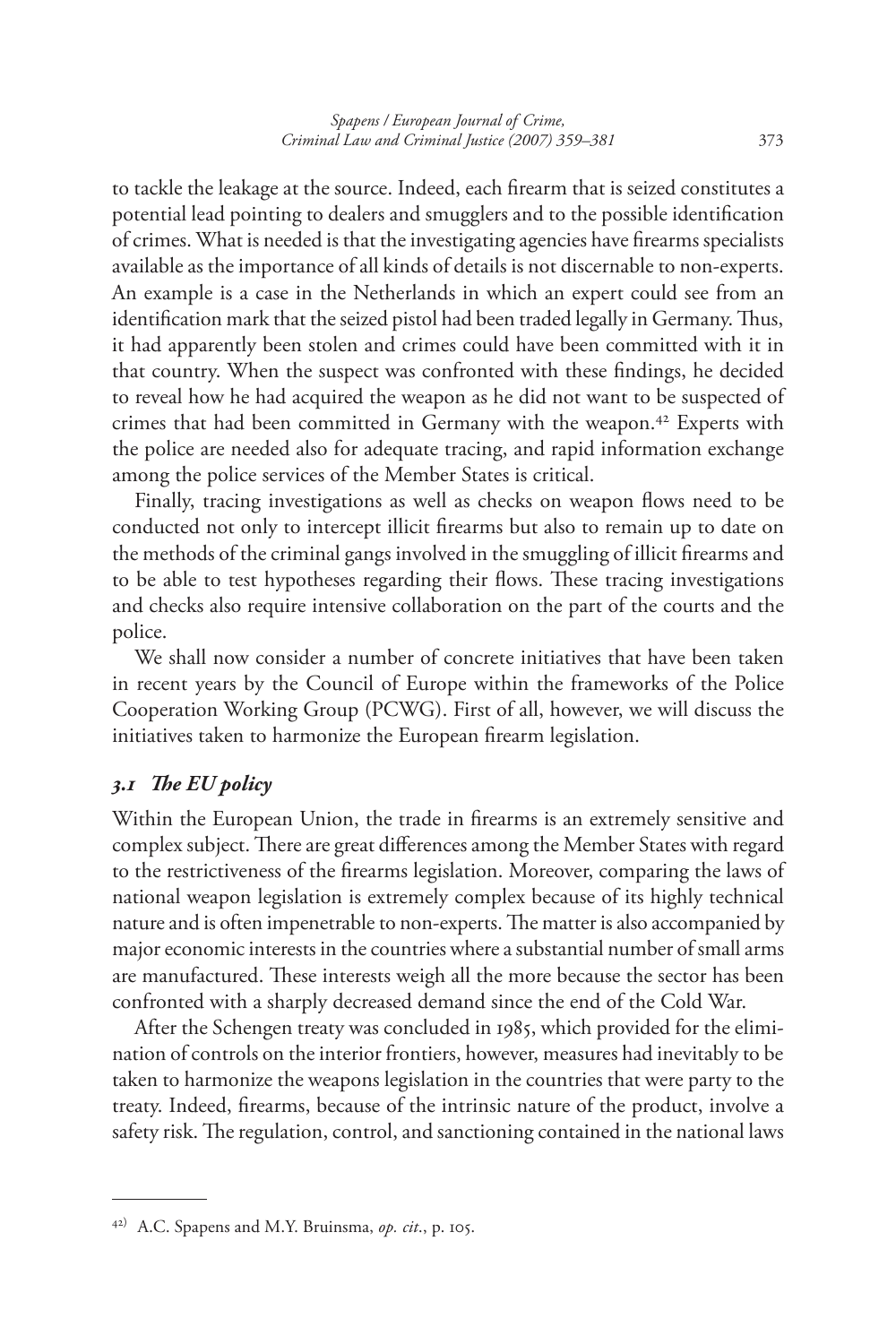and regulations of the Schengen countries could not lose their value should the firearms cross the national frontier. In 1987, therefore, a proposal was submitted for a directive 'concerning the control of the acquisition and possession of weapons'.<sup>43</sup> Only on 18 June 1991 was Directive  $91/477$  on the control of the acquisition and possession of weapons modified and issued.

The directive has a double objective. First, rules are included concerning the acquisition and possession of firearms and, second, rules regarding the transport of firearms between the Member States.<sup>44</sup> The directive is thus intended to offer the Member States the guarantee that the elimination of controls on the interior borders would not harm the nationally constructed protection against terrorism and crime but at the same time also assure the free traffic of goods between the Member States. The directive envisions harmonization on the minimum level: individual member states may opt to include more severe prescriptions in their national legislation provided that they do not unnecessarily hamper free traffic. Krause (2000) concluded that 'even within the European Union, a great deal of diversity is tolerated on this issue in the face of attempts to harmonize a range of other policy arenas'.<sup>45</sup> We shall consider very briefly the most important elements of Directive 91/477 as regards the prevention of leakage to the illicit circuit. The stipulations regarding free movement of legal firearms, such as the introduction of the European firearms pass, will not be considered.

Directive 91/477 provides three kinds of stipulations that are of importance in relation to the leakage of firearms to the illicit domain. To begin with, the Directive distinguishes between four categories of firearms (A through D). This division is coupled with requirements to the possibility of citizens to acquire weapons. Category A consists of the prohibited firearms, such as automatic weapons and artillery and military launchers. These weapons must, in principle, be excluded from private possession. Only in very special cases may licenses for them be issued, which, in practice, is rarely if ever done.<sup>46</sup> The B and C categories contain the firearms subject to license or to reporting. Category D comprises the remaining firearms, which may be sold freely.

The object of this categorization is, of course, to prevent certain kinds of firearms from being more easily obtainable in one member state than in the other because this could promote smuggling. Citizens from a member state with restrictive laws could then easily purchase a weapon in a country with more liberal notions and

<sup>43)</sup> COM (1987) 383 def.

<sup>44)</sup> COM (2000) 837 def.

<sup>45)</sup> K. Krause, op. cit., p. 12.

<sup>46)</sup> COM (2000) 837 def: p. 12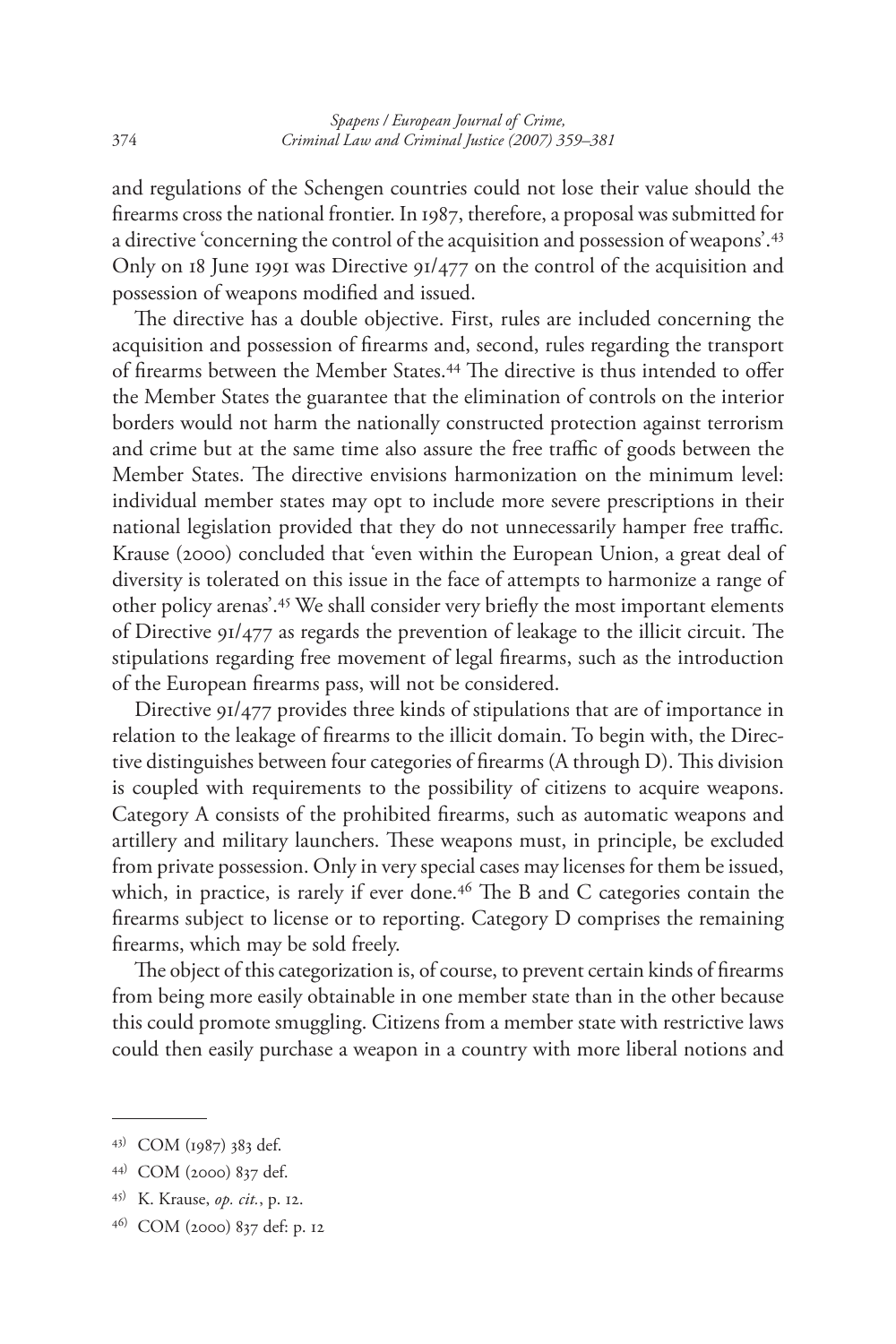then take it with them to their country of origin. In the discussion in the Dutch parliament on the directive, precisely this problem was raised.<sup>47</sup> In the Netherlands, for example, no category of lethal barrelled firearms is freely available, and even the purchase of alarm weapons and imitation weapons is prohibited by law. The latter types, however, could be purchased freely in some other Member States, thus also by non-residents, and the same applied for certain kinds of hunting weapons. However, the Directive did not provide for these kinds of differences.

In the second place, differences with regard to weapons that did come under the Directive remained inevitable, since the individual treaty partners were free to apply a more restrictive policy with regard to certain types of firearms than the directive prescribed. For this reason, therefore, Directive 91/477 states that weapons in Category B could be purchased by a non-resident customer only if he had a license from that particular country. This license could only be granted with the approval of the authorities in the country of origin (Article 6). Each purchase of a firearm also had to be reported to the country of origin of that person. As regards firearms in Category C, the obligation was included that their purchase by a non-resident had to be reported to the authorities of that person's country of origin (Article 8).

The Commission issued a report on the implementation of Directive  $91/477$ only in 2000.<sup>48</sup> Although the delay was in part explained by the requirement that Austria, Finland, and Sweden only had to convert the Directive by the end of 1997 according to the Act of Accession, the lack of haste to do this on the part of a number of the Member States also played a role.

From the report, it appeared that most of the Member States were of the opinion that the objectives of the Directive had been realized (p. 10). The division of firearms into the four categories as above, however, still gave rise to questions: hunting and sport weapons turned out not to be classified uniformly in the various Member States, in some they came under Category D, in others in Category C or even B.

Second, the information exchange constituted a bottleneck. The information was not always complete or was not received on time, and, in general, the lack of a network for information exchange was felt to be a defect (p. 16). Whether this led to more non-registered firearms having come into circulation in the Member States, however, could not be clearly specified for lack of information. Because of these findings, it was resolved to establish networks for the exchange of information on the definitive transfers, to draw up fixed formulas for the information

<sup>47)</sup> Second Chamber, Vergaderjaar 1993-1994, 23028, no. 10: p. 2.

<sup>48)</sup> COM (2000) 837 def.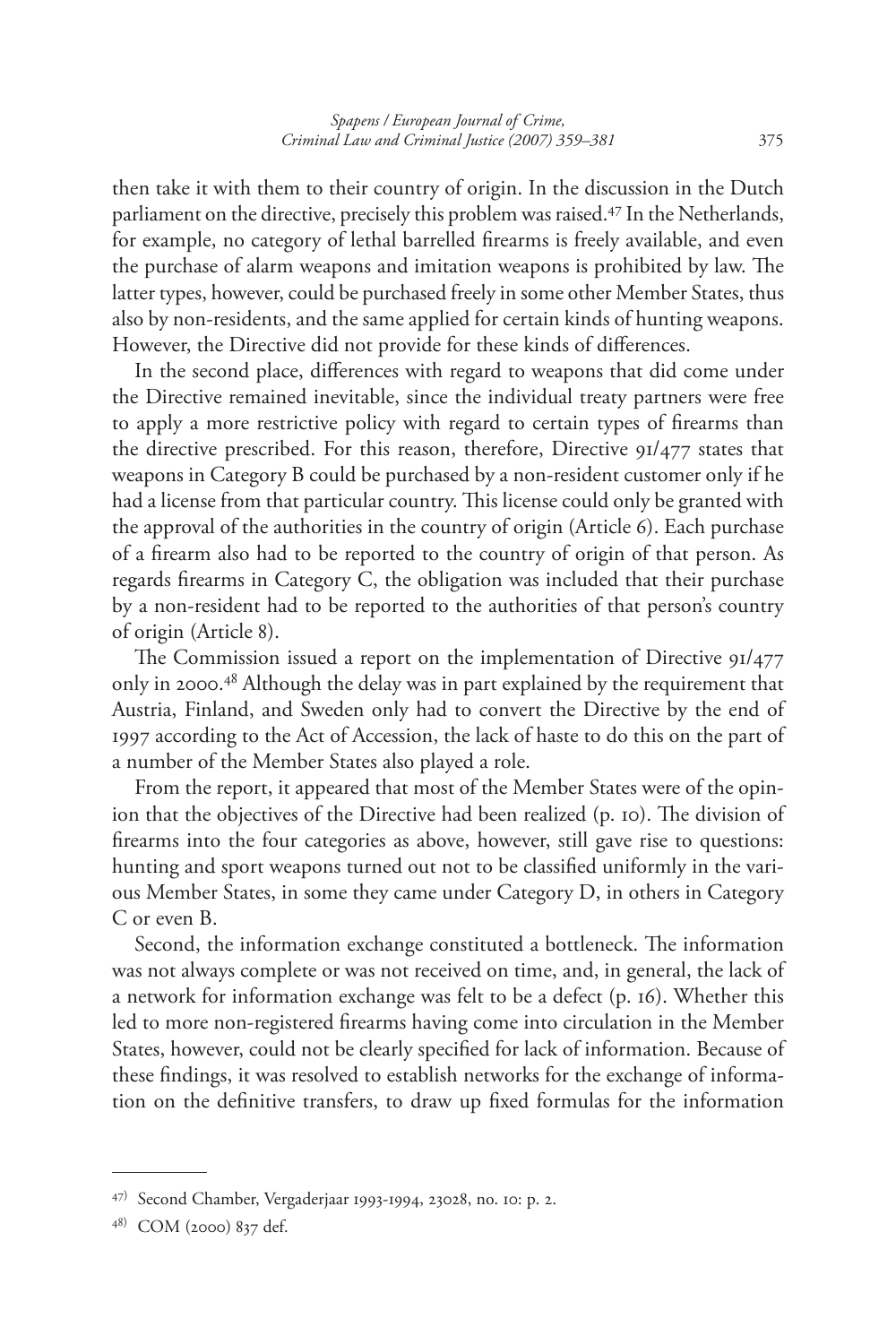exchange, and to set up a contact group to supervise the compliance with the Directive (p. 20).

The third observation concerned the deactivated firearms. Here, the Member States pointed out the problem that the norms for the deactivation of firearms applied in some Member States did not exclude the reactivation of the weapon. Here, it was decided to wait for what the new UN protocol, which was being negotiated at that time, would state with regard to the deactivation of firearms in order to be able to take it into account in an adaptation of the Directive (p. 21).

This UN protocol, the 'Protocol against the Illicit Manufacturing of and Trafficking in Firearms, Their Parts and Components and Ammunition, supplementing the United Nations Convention against Transnational Organized Crime' was established on 8 June 2001 and was signed in the name of the European Community. However, this required a few adaptations of Directive  $91/477$ , and the proposal for this amendment was submitted by the Commission on 2 March 2006.<sup>49</sup>

The first change concerns the introduction of markings on firearms at manufacture as well as when firearms were brought from military or state arsenals onto the civilian market (Article 4, paragraph I). In addition, the time the registers of the arms dealer had to be kept was extended. Directive 91/477 already required that the dealer himself had to keep his register for five years. To this was now added that they had to be kept for another five years by the Member State (Article 4, paragraph 3).

The second important change concerns Article 16 of the Directive. The original text of the article read: 'Member States shall introduce penalties for failure to comply with the provisions adopted pursuant to this Directive. Such penalties must be sufficient to promote compliance with such provisions.' The new text proposal, however, imposes further requirements: 'Member States shall lay down the rules on penalties applicable to infringements of the national provisions adopted pursuant to this Directive and shall take all measures necessary to ensure that they are implemented. The penalties provided for must be effective, proportionate and dissuasive.' Moreover, Article 16 was expanded with the explicit mention that the illicit manufacturing of firearms, their components, and ammunition as well as their illicit trafficking and also the falsification or illicit obliteration, removal, or altering of the markings indicated in Article  $4$  (I) are to be punished as crimes. Further, henceforth attempts to do such things and participation in or incitement to do so are deemed criminal offences.

Finally, the proposal to amend Directive 91/477 sharpens the stipulation on the deactivation of firearms by means of a precise description of what is to be under-

<sup>49)</sup> COM (2006) 93 def.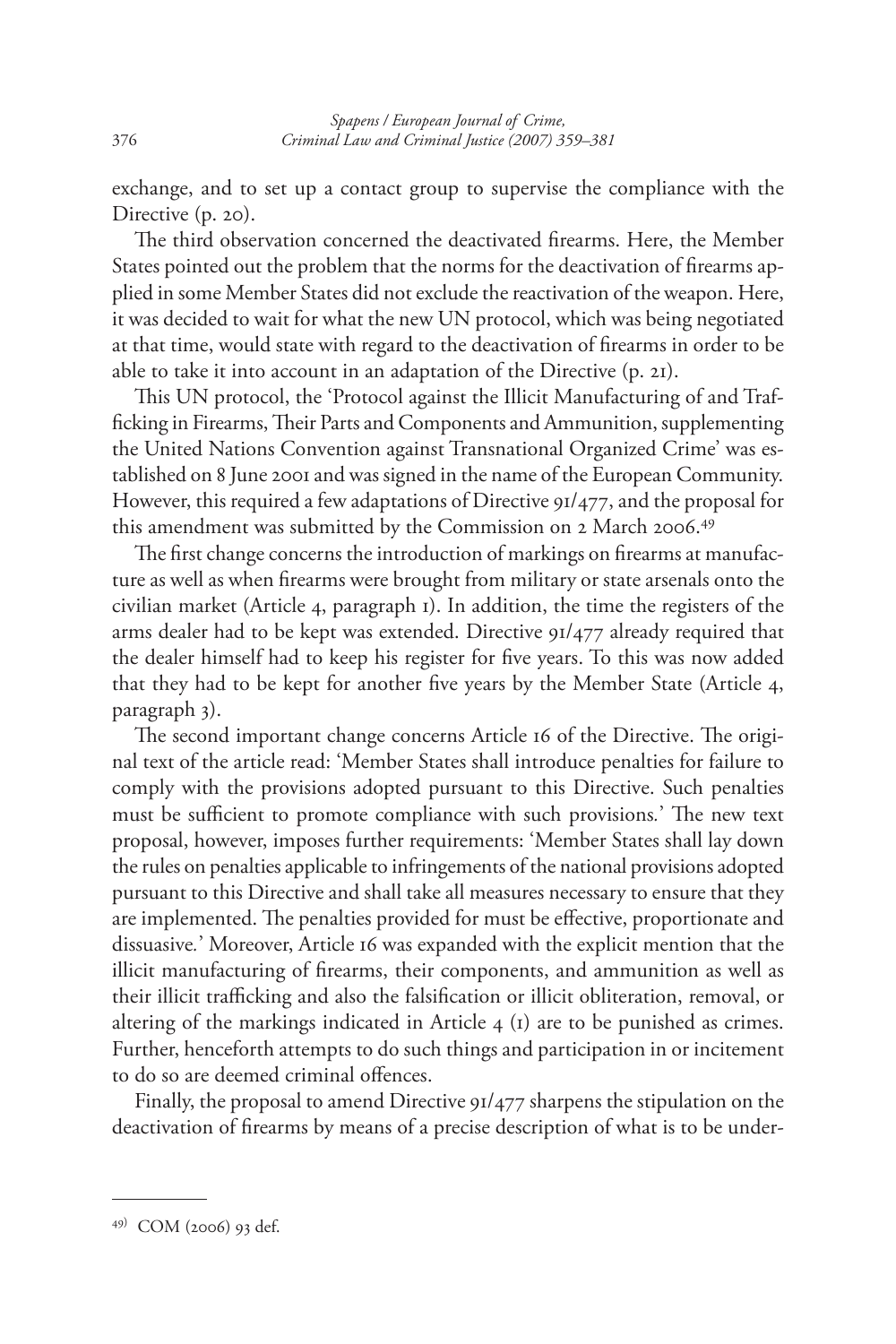stood by it (Annex I). The Member States also have to take measures to see to it that the deactivated weapons are checked by a competent authority to be certain that recycling is impossible.

The proposal for amendment shows that the Commission, in particular by means of the new text of Article 16, wants the Member States to make illicit arms trafficking a serious crime, insofar as this was not already the case. Moreover, the criminalization must be extended to actions that cannot be directly qualified as smuggling or illicit trafficking but that are instrumental in it. Thus, how this proposal for amendment will be received by the Member States is an interesting question.

#### 4. Initiatives of the Police Cooperation Working Group

The approach to firearms smuggling has, as already briefly mentioned, also received the necessary attention of the PCWG. First, in the second half of 1999, the initiative 'Operation Arrow' was taken by the Finnish chairmanship. Second, in the first half of 2001 under the Swedish chairmanship, it was proposed that the information exchange on the seized firearms be improved. Finally, in the first half of 2004, under the Dutch chairmanship, it was agreed on to create a European network of firearms experts and also to organize a number of specific control projects. We shall discuss these initiatives further.

The first object of the Operation Arrow, or the 'Route Policing Project on Combating Illicit Trafficking of Firearms' was to develop an overview of the illicit firearms flows in the EU. The second objective of the project was to experiment with international police cooperation. In that context, control projects were conducted with firearms manufacturers, legal firearms dealers, legal firearms possessors, and shooting clubs in order to be able to identify possible malversations. At the same time, checks were conducted on the exterior frontiers of the EU, in part to be able to develop experience with the mobilisation of police liaisons in third countries. Finally, in the Member States, criminal intelligence was gathered regarding illicit trafficking and smuggling of firearms.<sup>50</sup>

The participating Member States conducted these checks in November 2000. With the exception of France and Italy, all of the then Member States (15) actually took part in the campaign.<sup>51</sup> In each country, national contact points were established. The campaign was coordinated from a central point in Helsinki. Locally,

<sup>&</sup>lt;sup>50)</sup> Council of the European Union, *Final Report on the Arrow Route Policing Project* (Brussels 30 May 2001) 9178/01.

<sup>&</sup>lt;sup>51)</sup> Korps Landelijke Politiediensten (Zoetermeer 2001), Operation Arrow, Vuurwapencriminaliteit, Dienst NRI, p. 8.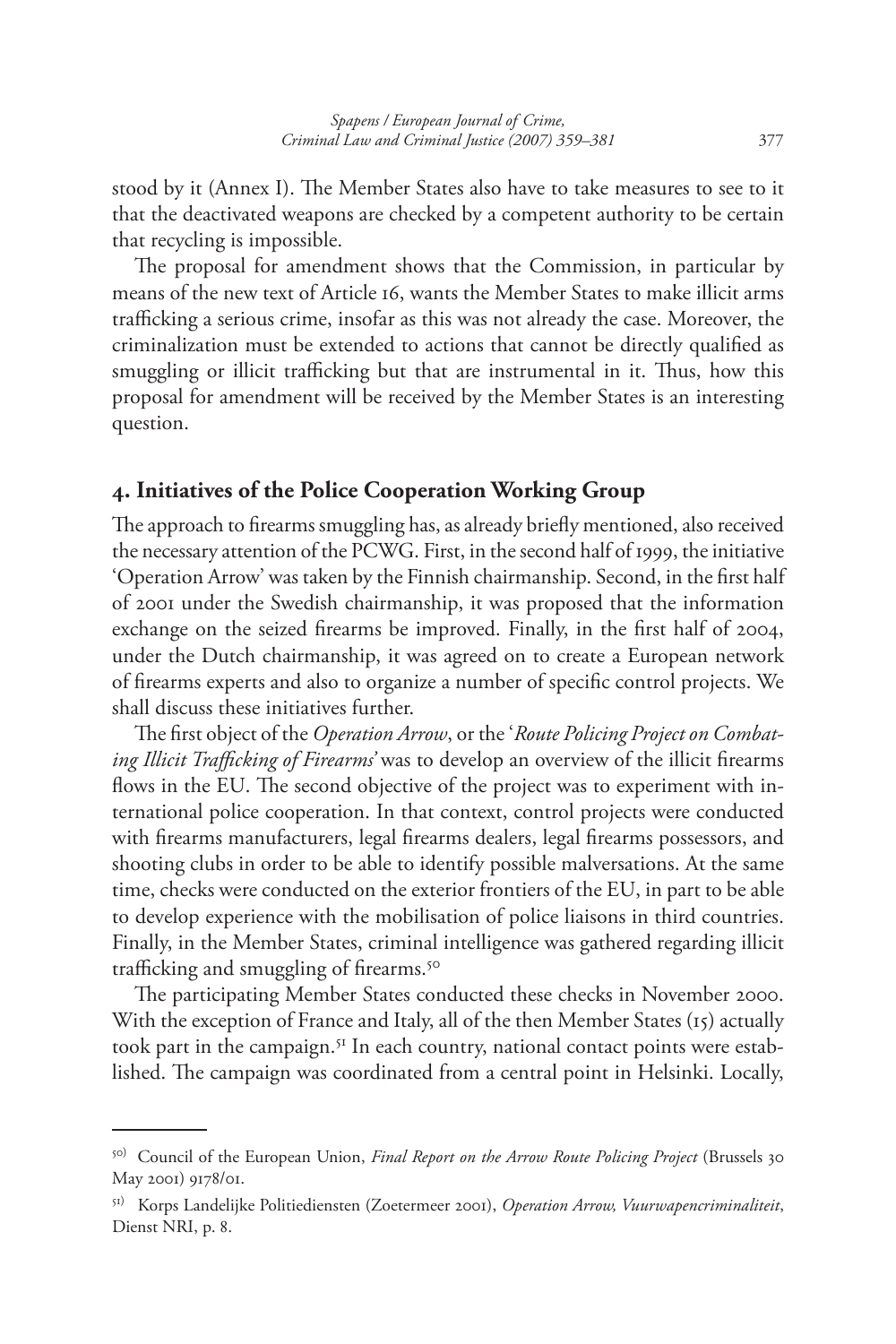police personnel were stationed as liaison officers by the participating Member States. In total, a good 2100 targets were checked.<sup>52</sup> On the exterior frontiers of the EU, container scans and other inspections were conducted. The control campaigns led to 261 further investigations with 49 suspects being arrested.<sup>53</sup> The experiences with the international cooperation were also positive. Of course, bottlenecks of all sorts emerged that were due to differences in the national legislation, in the administrative structures, and the directors of the authorities involved. An important recommendation was thus that an EU-wide network of experts be established. This could, in the first instance, consist of those who had been involved in the execution of the Arrow operation and who had thus acquired the necessary experiential expertise.

The project was not a success in all respects. Little came of the objective of collating criminal intelligence in the Member States and analyzing it centrally. The work necessary was not carried out or the exchange of intelligence encountered restrictions in national legislation. Further, while 13 Member States took part in the operation, the efforts in some countries remained limited.<sup>54</sup> Thus, for example, not all of the countries delegated a liaison officer to Finland and some national contact points restricted themselves to the funnelling of requests for mutual legal assistance only. The international cooperation thereby received less prestige than would have been possible if all of the participating Member States had made a substantial effort. Finally, the controls on the exterior frontiers yielded relatively little so the cooperation with the liaisons in the third countries could hardly be tested.

The second initiative of the PCWG had the objective of mapping the flows of illicit firearms within the European Union. This initiative, ENFOPOL 16, was taken in 2001 under the Swedish chairmanship of the EU. It was focused on the improvement of the collection and exchange of criminal information regarding firearms within the EU. One of the components of it was a proposal to develop standardized exchange of information about the seized illegal firearms. In addition to Sweden, seven EU countries participated.<sup>55</sup>

In the framework of ENFOPOL 16, two forms were developed on which information about the seized firearms could be recorded. One form was intended for the description of the weapon itself. On the second form, forensic details

<sup>&</sup>lt;sup>52)</sup> Council of the European Union, op. cit.

<sup>&</sup>lt;sup>53)</sup> Council of the European Union, op. cit.

<sup>&</sup>lt;sup>54)</sup> Korps Landelijke Politiediensten, op. cit.

<sup>&</sup>lt;sup>55)</sup> Second Annual Report on the implementation of the EU Joint Action of 12 July 2002 on the European Union's contribution to combating the destabilising accumulation and spread of small arms and light weapons (2002/589/CFSP) and repealing Joint Action 1999/34/CFSP and the EU Programme on illicit trafficking in conventional arms of June 1997.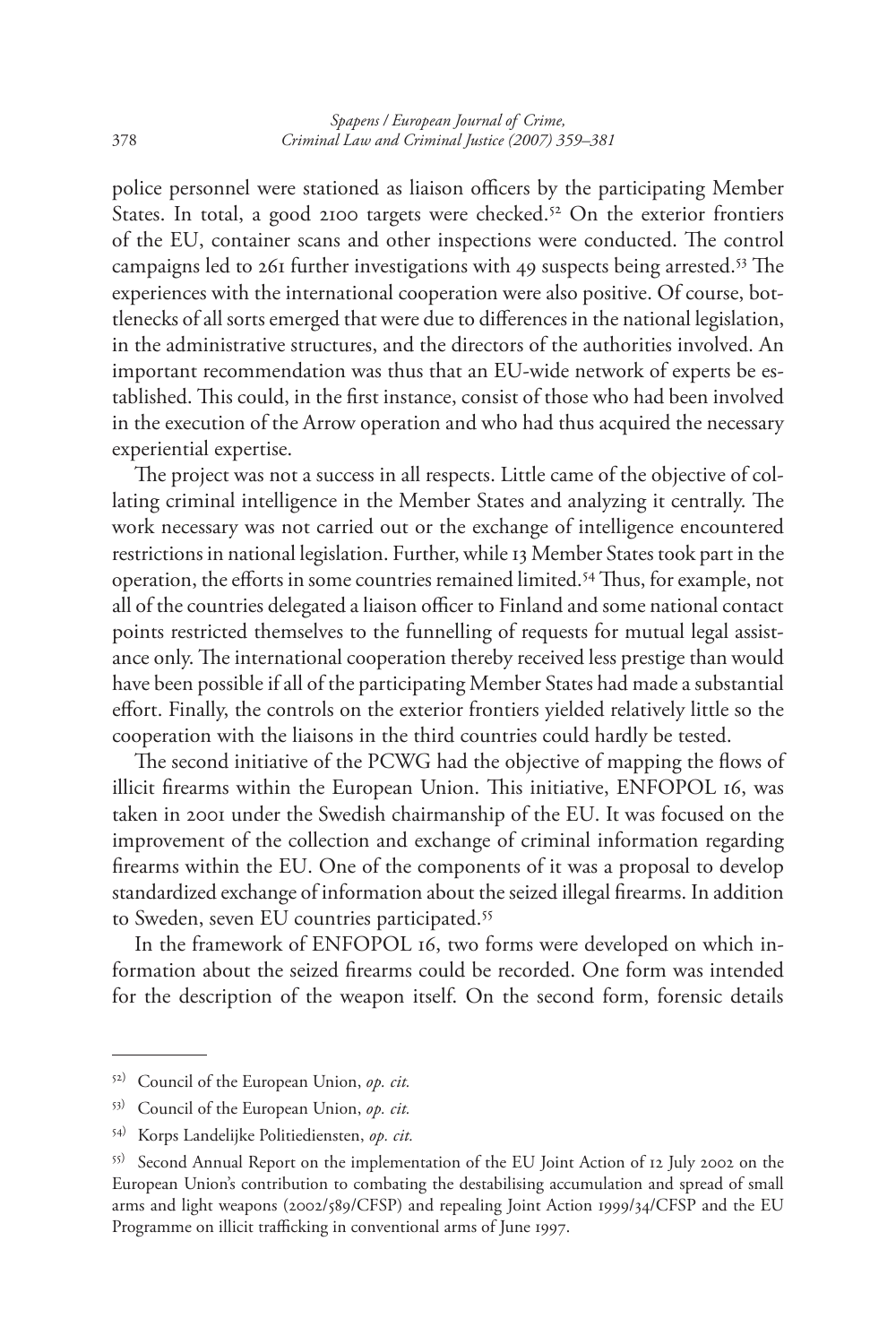could be recorded, such as the results of gun tests. The idea was to integrate these forms into the IBIS registration system, which was already being used by several Scandinavian countries. IBIS would eventually also have to be introduced in other EU countries.

As a result of great differences in the firearms technical definitions and terminology that turned out to be used in the participating Member States, much time and effort had to be spent to develop these forms. In addition, an explanatory glossary and a manual had to be developed as appendixes to the standard forms. The progress was received positively by the PCWG in the middle of 2004. At the end of 2004, work was begun on the translation of the standard forms into the various languages of the Member States.<sup>56</sup> However, on the other hand, the project had been given little publicity and the financing was uncertain. The Swedish project group thus intended at the end of 2004 to apply for supplementary funds from the EU in order to be able to continue the development and the implementation of the forms.

The third and last initiative was taken in the second half of 2004 during the Dutch chairmanship of the EU. This project can, in a certain sense, be seen as a continuation of the Arrow operation. The primary objective was to achieve a permanent network of European police firearms experts under the name ENFEPOL (EU Network Firearms Experts Police). This network should be, in a practical way, created by the acquisition of experience with a number of short-term campaigns, called High Impact Operations (HIOs). Because of the relatively short time span in which all this had to be organized, it was decided to start the expert network with a small number of member states as 'forerunners'. Other countries would be able to join in time. During a meeting in December 2004, various proposals for HIOs were discussed. From them, three were chosen.

The first concrete project was adopted by the then English 'National Criminal Intelligence Service'. This involved a control campaign on the smuggling of illicit firearms or firearm components to the EU by means of packages sent through the mails. Buyers who do not have a weapons license can, for example, via the Internet, simply order firearm components, imitation weapons, or stun guns in countries outside the EU. In particular in the United Kingdom, there is concern about this method of smuggling. In July 1999, a control operation intercepted 37 firearms on their way from the United States to Dublin in this way.<sup>57</sup> As a consequence of the enormous number of postal packages that enter the EU every day, the Custom

<sup>&</sup>lt;sup>56)</sup> Information provided by Ms. L. Martensson during the European Firearms Experts Meeting, Noordwijk, 7 and 8 December 2004.

<sup>&</sup>lt;sup>57)</sup> Centre for Defence Studies. op. cit.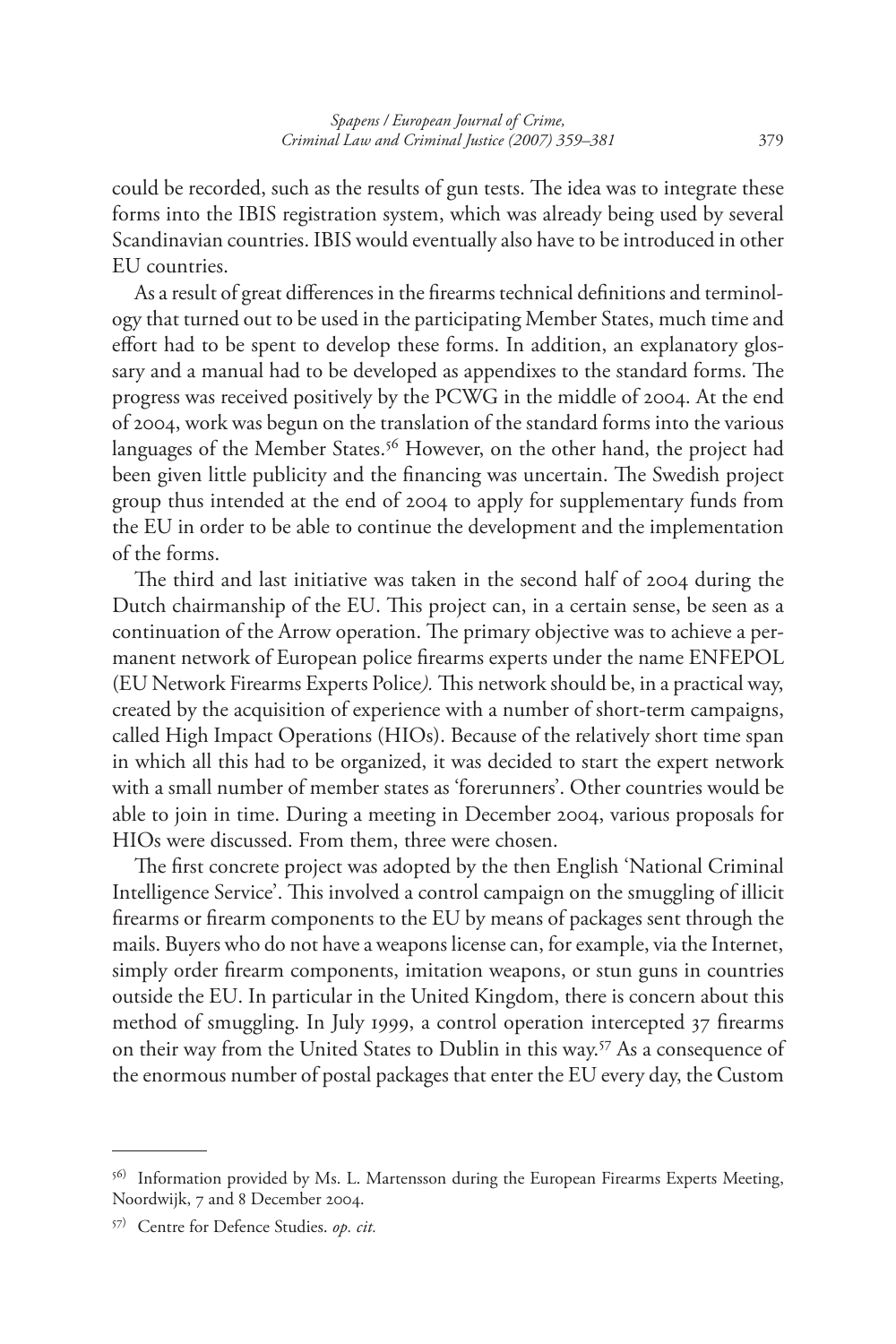could check only small samples. Moreover, some components of firearms are not recognizable as such by non-experts. One of the questions that was to be further investigated during this HIO was whether these components could even slip through possible controls.

The operation involved the organization of a large-scale control operation of postal packages in one day in order to obtain a better understanding of the nature and the scope of any firearm smugglings. The operation was conducted in May 2005 with 21 European countries participating. The result was satisfactory in that few if any illicit firearms or weapon components were found. The weapons and ammunition that were found in the Netherlands turned out, upon further investigation, to have been sent completely legally. The authorities were surprised, however, at the large amount of weaponry that entered the country, albeit in conformity with the legal prescriptions, on just one randomly chosen day.

The second HIO was adopted by the Federal Police of Belgium and concerned a large weapons fair in that country. The Belgian police had indications that at such fairs the national prescriptions regarding the trade in firearms or weapon components were violated and also that weapons were being sold to foreign customers without any form of registration. The intention was that this would be a two-part operation. First, the exhibitors at a large semi-annual weapons fair would be checked, and, second, the license plate numbers of the vehicles of foreign visitors would be recorded so that they could be checked when they returned to their own countries.

During the preparations, it became clear that the campaign was a very sensitive matter with the authorities of the town where the fair was to be held, because of the economic importance of the fair. Thus, the operation had to be postponed from October 2005 to April 2006. Although, the intention was that Germany, Luxembourg, and Great Britain would also participate in the operation, ultimately only Belgium and the Netherlands were involved. The operation itself was largely limited to the checking of the Dutch who had visited the fair when they returned across their own border. At the weapons fair, the license plate numbers of some 750 Dutch vehicles were noted. Control posts were set up at three border crossings, and 18 vehicles could be intercepted. In half of the cases, weapons were, indeed, found that were illicit under Dutch law. In addition, the police found even more illicit firearms when they searched the homes of the arrested suspects. From the Dutch point of view, therefore, this HIO could be considered a success.

The third operation was adopted by the German Bundeskriminalamt. This operation was intended to obtain a better view of illicit firearm flows. In this operation, seized pistols of one specific manufacture and type would be the object of thorough tracing EU wide. The launching of this operation had to be postponed for awhile for practical reasons. At this time, the results are not yet known.